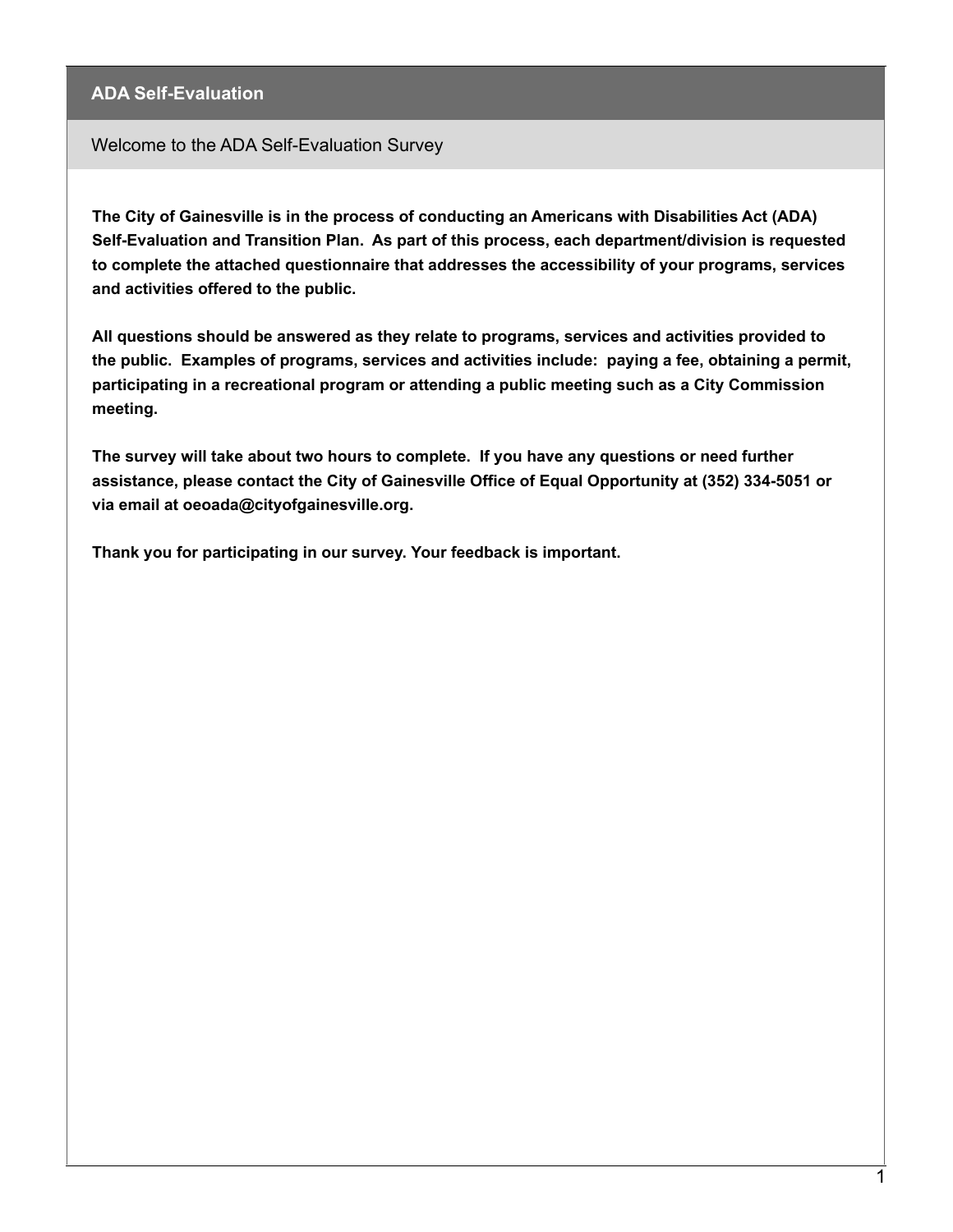| <b>ADA Self-Evaluation</b>                |                                            |
|-------------------------------------------|--------------------------------------------|
|                                           | A. Description of the Program and Services |
|                                           |                                            |
| 1. Select your Charter Officer            |                                            |
|                                           |                                            |
| 2. Select your Department                 |                                            |
|                                           |                                            |
|                                           |                                            |
| 3. Please enter your contact information: |                                            |
| <b>Name</b>                               |                                            |
| <b>Title</b>                              |                                            |
| Email                                     |                                            |
| <b>Phone Number</b>                       |                                            |
|                                           |                                            |
| 4. Date questionnaire completed:          |                                            |
|                                           | MM<br>DD<br>YYYY                           |
| Date / Time                               |                                            |

5. Please describe the services, programs or activities the department/division offers including those that are provided to the public (i.e.-Human Resources provides employment support to all City departments. The office coordinates employee recruitment and hiring and provides ongoing salary and benefits support to City employees. The office works to promote positive employee and labor relations, to maximize the use of City resources toward a competitive salary and benefit program).

#### IMPORTANT-PLEASE NOTE:

Any services, programs or activities that are provided to the public will be referred to as the "program" throughout the questionnaire. Services such as paying a fee, obtaining a city record, or attending a public meeting would be considered the "program".

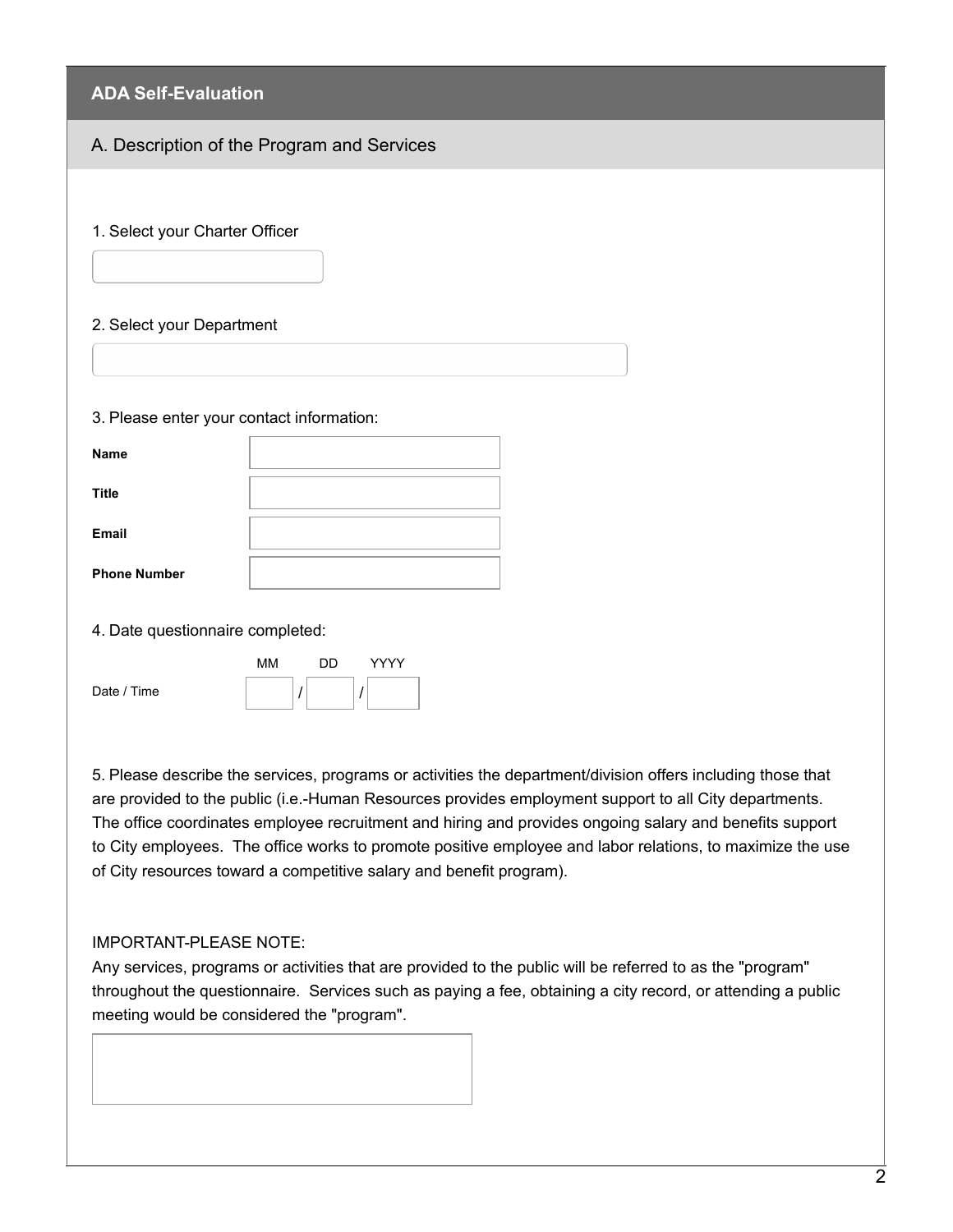# B. Customer Service

| 6. If the program has eligibility requirements for participation, do they contain: (check all that applies)                                                                                                                             |
|-----------------------------------------------------------------------------------------------------------------------------------------------------------------------------------------------------------------------------------------|
| (For example, your department offers a volunteer program to the public that would require an individual to<br>meet specific physical fitness standards such as lifting 40 pounds or walking up and down stairs.)                        |
| There are no eligibility requirements for participation                                                                                                                                                                                 |
| Physical fitness standards                                                                                                                                                                                                              |
| Mental fitness standards                                                                                                                                                                                                                |
| Testing requirements                                                                                                                                                                                                                    |
| Performance requirements                                                                                                                                                                                                                |
| Safety standards                                                                                                                                                                                                                        |
| Don't know                                                                                                                                                                                                                              |
| Please list the applicable policies for each checked category.                                                                                                                                                                          |
|                                                                                                                                                                                                                                         |
| 7. If there are applicable policies, how does the program ensure that these policies do not discriminate<br>against people with disabilities?                                                                                           |
| 8. Is there a formal policy in place to respond to requests from the general public for sign language, oral<br>and cued speech interpreters, or other modifications to the program to allow people with disabilities to<br>participate? |
| Don't Know                                                                                                                                                                                                                              |
| No                                                                                                                                                                                                                                      |
| Yes                                                                                                                                                                                                                                     |
| If yes, please describe and list the written policy:                                                                                                                                                                                    |
|                                                                                                                                                                                                                                         |
|                                                                                                                                                                                                                                         |
|                                                                                                                                                                                                                                         |
|                                                                                                                                                                                                                                         |
|                                                                                                                                                                                                                                         |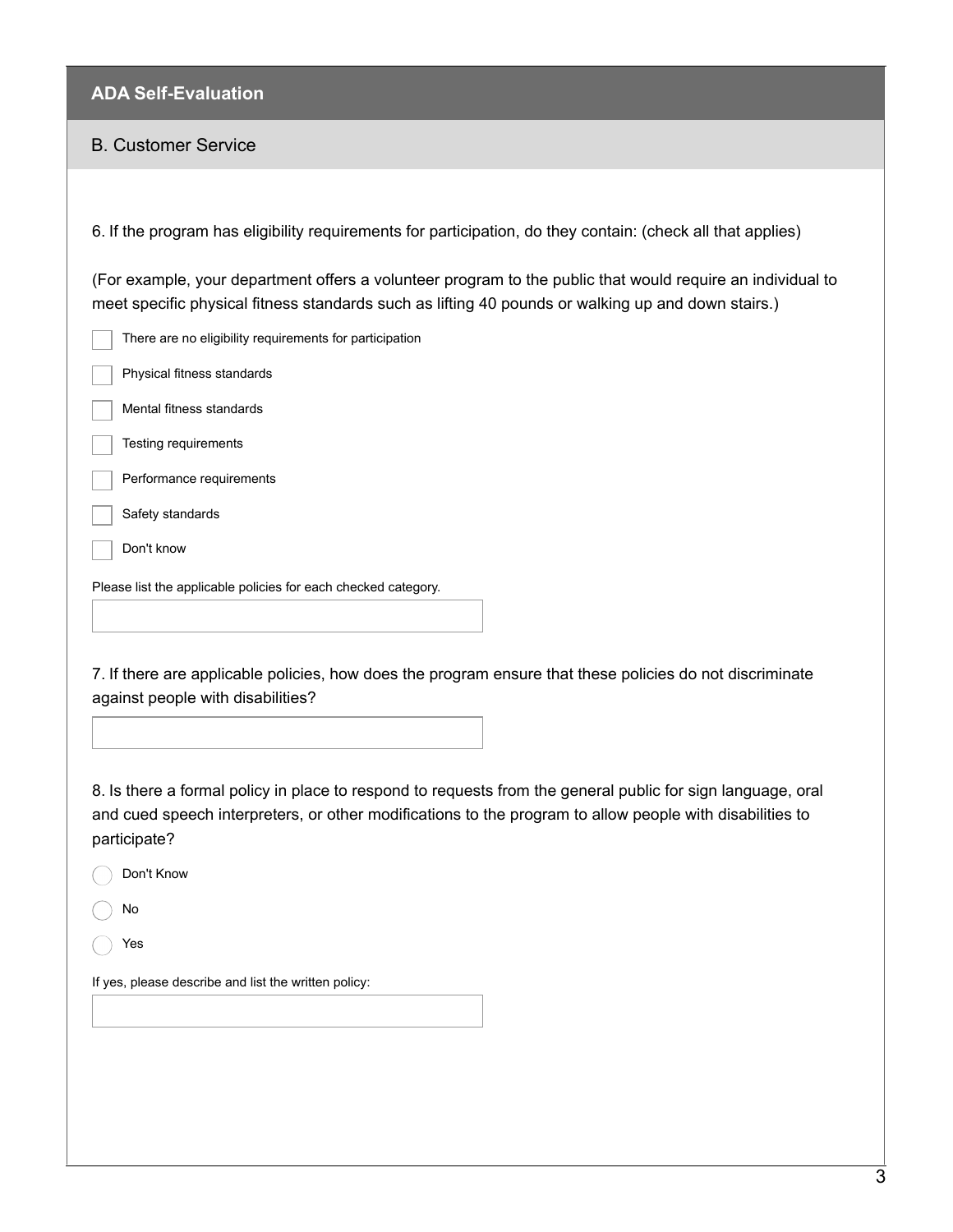| 9. Does the program have standard operating procedures in place to include a person with disabilities?            |
|-------------------------------------------------------------------------------------------------------------------|
| [For example, allowing a service animal into a facility, allowing someone to bring a personal attendant with      |
| them to a recreation class or moving an event to an accessible location]                                          |
| Don't Know                                                                                                        |
| No                                                                                                                |
| Yes                                                                                                               |
| If yes, please describe and list the written procedure:                                                           |
|                                                                                                                   |
| 10. Is the program staff that interacts with the public trained on the correct procedures to follow when a        |
| person requests an interpreter?                                                                                   |
| Don't Know                                                                                                        |
| No                                                                                                                |
| Yes                                                                                                               |
| If yes, please describe the training:                                                                             |
|                                                                                                                   |
|                                                                                                                   |
| 11. How much notice is required to provide an accommodation request?                                              |
| 24 hours or less (not including weekends/holidays)                                                                |
| 2-4 business days                                                                                                 |
| More than 1 week                                                                                                  |
| Timing is handled case-by-case depending on nature of request                                                     |
| Don't know - have not completed such a request                                                                    |
|                                                                                                                   |
| 12. Do you track accessibility requests for the program?                                                          |
| Don't Know                                                                                                        |
| No                                                                                                                |
| Yes                                                                                                               |
| If yes, please list how many requests have been received in the past 12-36 months and what the requests were for. |
|                                                                                                                   |
|                                                                                                                   |
|                                                                                                                   |
|                                                                                                                   |
|                                                                                                                   |
|                                                                                                                   |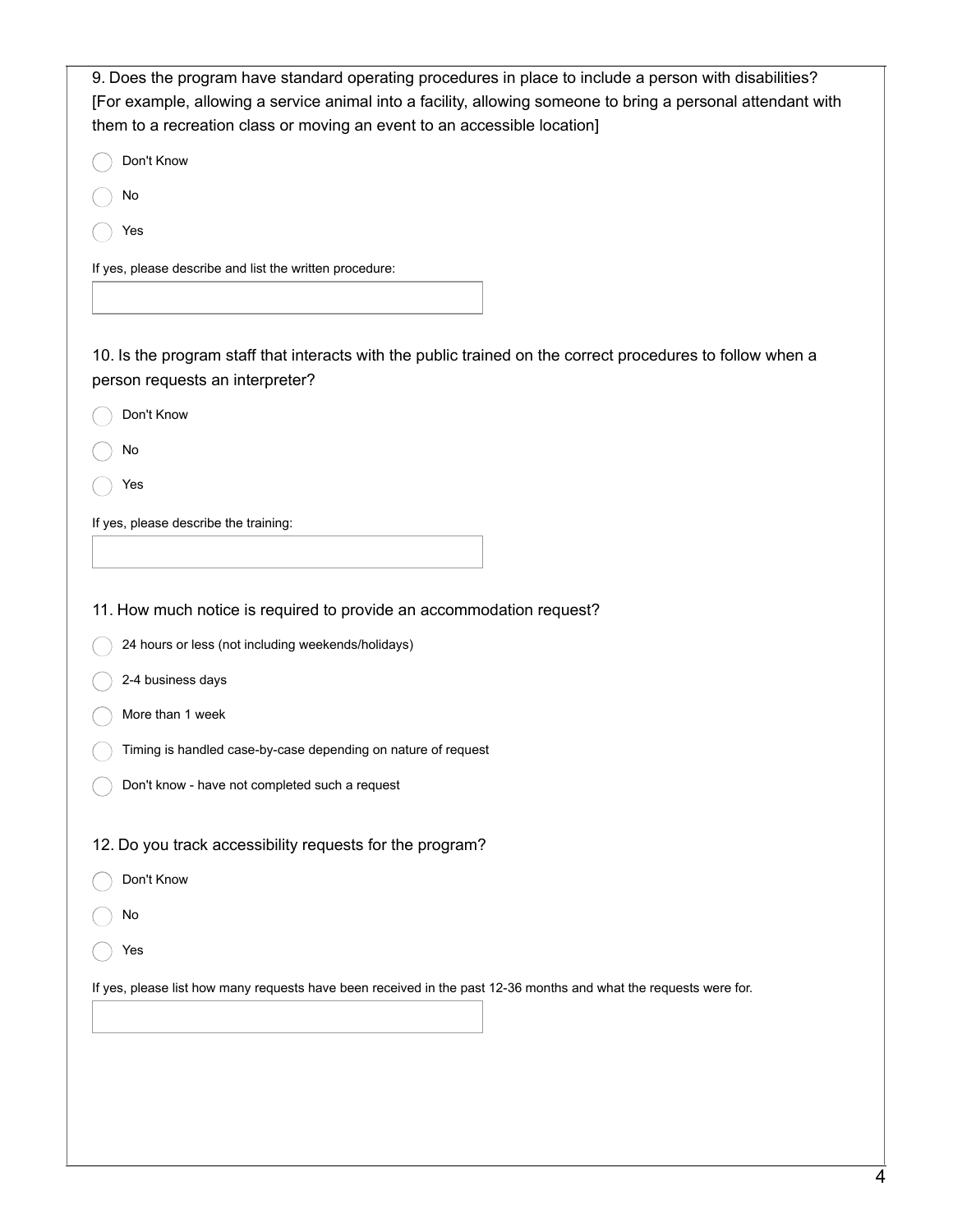| 13. Does the program charge an additional fee for modifying the program for a person with disabilities?                                                      |
|--------------------------------------------------------------------------------------------------------------------------------------------------------------|
| Don't Know                                                                                                                                                   |
| No                                                                                                                                                           |
| Yes                                                                                                                                                          |
| If yes, please describe:                                                                                                                                     |
|                                                                                                                                                              |
|                                                                                                                                                              |
| 14. Are there any hard copy or digital forms required for admission or participation in the program (i.e.<br>tests, applications, registration forms, etc.)? |
| Don't Know                                                                                                                                                   |
| No                                                                                                                                                           |
| Yes                                                                                                                                                          |
| If yes, please list the forms:                                                                                                                               |
|                                                                                                                                                              |
|                                                                                                                                                              |
| 15. Do the forms contain a notice that the City does not discriminate against people with disabilities?                                                      |
| Don't Know                                                                                                                                                   |
| No                                                                                                                                                           |
| Yes                                                                                                                                                          |
| 16. Is an interview required prior to an applicant's admission to the program?                                                                               |
| Don't Know                                                                                                                                                   |
| No                                                                                                                                                           |
| Yes                                                                                                                                                          |
| If yes, please describe the selection criteria used in the interview.                                                                                        |
|                                                                                                                                                              |
|                                                                                                                                                              |
| 17. When hiring temporary or permanent employees, does the program consistently use selection criteria<br>that does not discriminate based on disability?    |
| Don't Know                                                                                                                                                   |
| No                                                                                                                                                           |
| Yes                                                                                                                                                          |
|                                                                                                                                                              |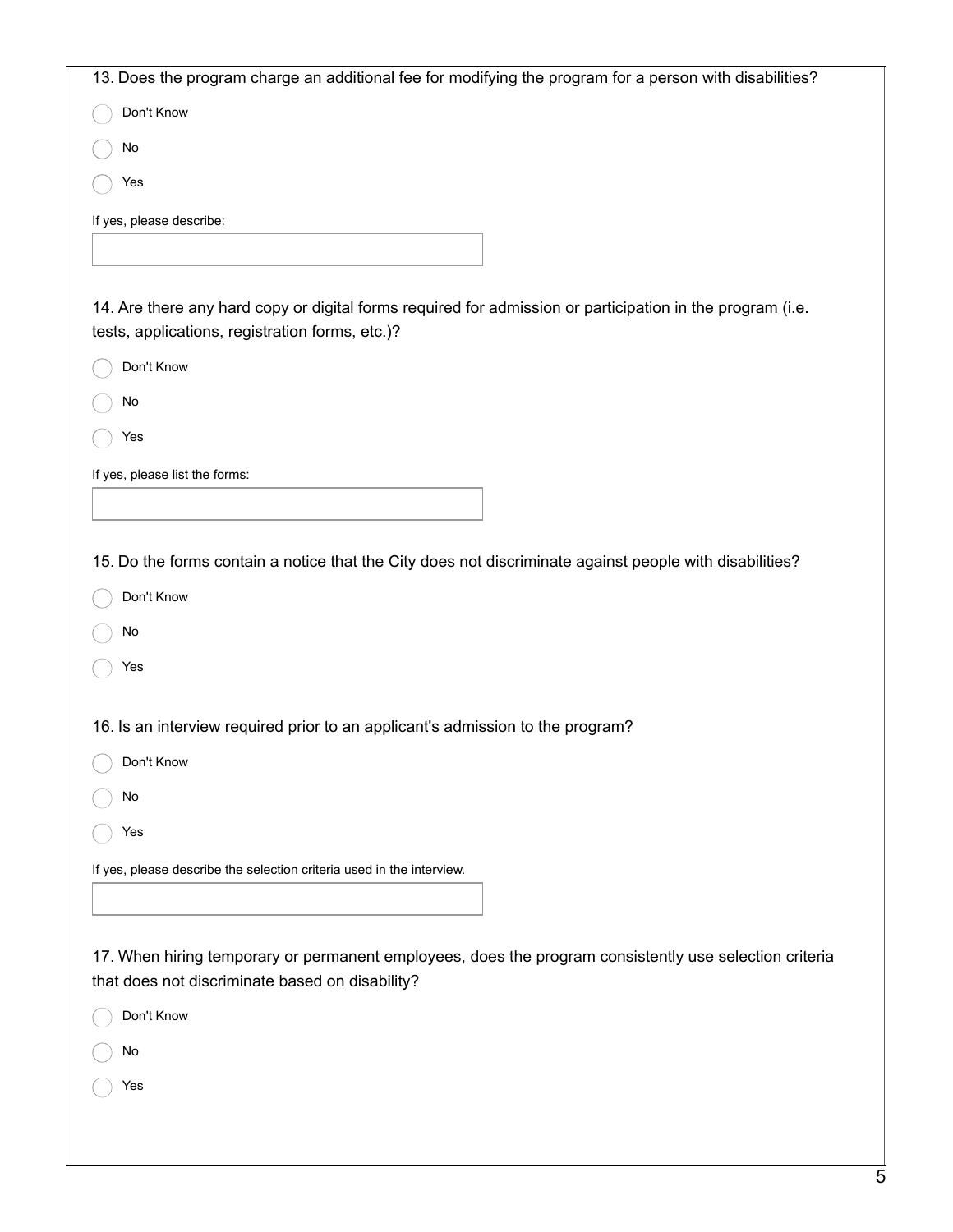| 18. Does the program ensure individuals with disabilities are allowed the opportunity to participate as           |
|-------------------------------------------------------------------------------------------------------------------|
| members of any program associated citizen's advisory boards or committees?                                        |
| Don't Know                                                                                                        |
| No                                                                                                                |
| Yes                                                                                                               |
| If yes, please explain the process to ensure opportunities are provided.                                          |
|                                                                                                                   |
| 19. Are individuals with disabilities currently serving on any of the program's advisory boards or<br>committees? |
| Don't Know                                                                                                        |
| No                                                                                                                |
| Yes                                                                                                               |
| If yes, list the committees:                                                                                      |
|                                                                                                                   |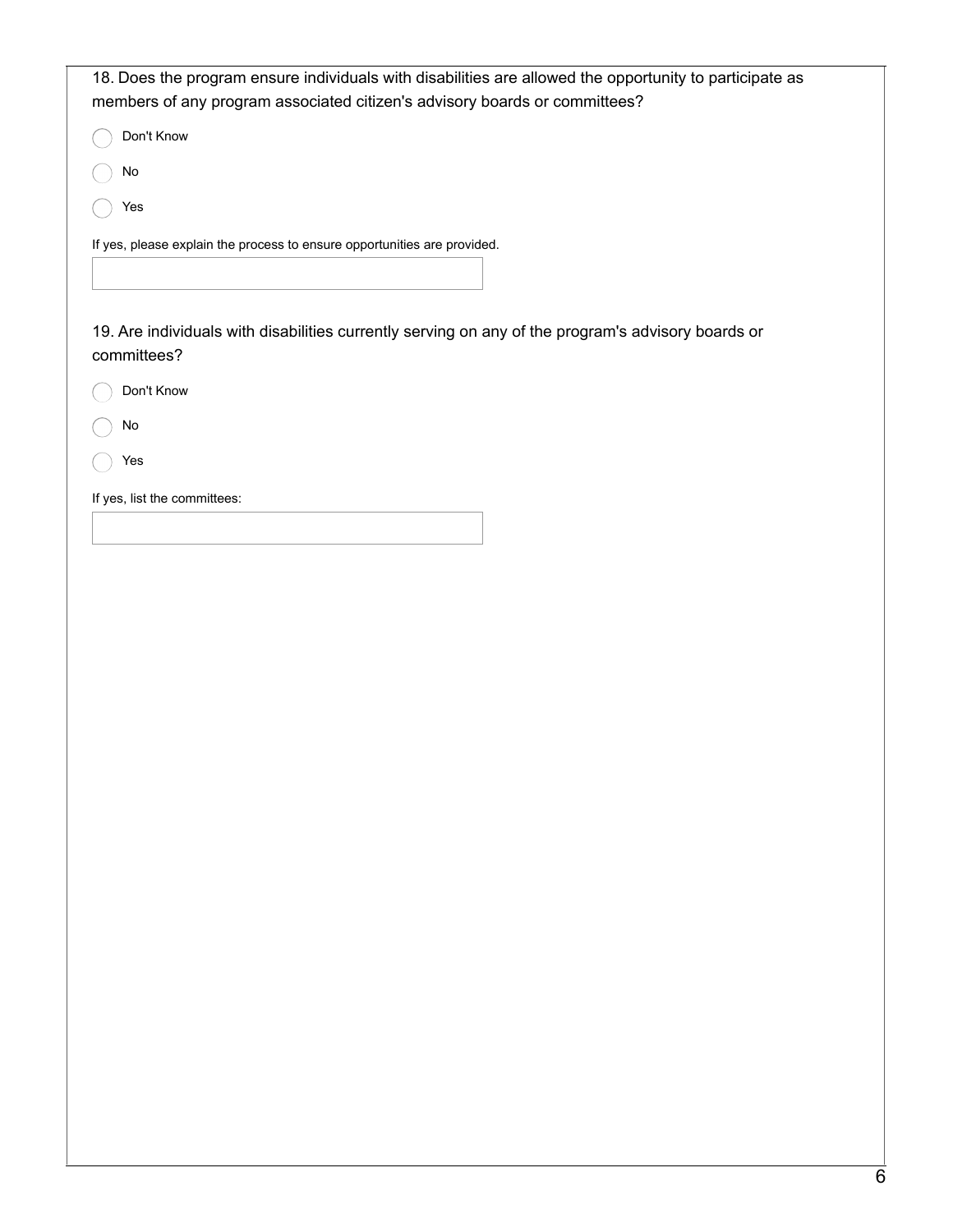#### C. Notice Requirements

20. Is a "Notice under the Americans with Disabilities Act" or a non-discrimination statement made accessible, as needed, to program participants who may be persons with disabilities?

- Don't Know
- No
- Yes

If yes, please list all locations where it is available:

21. Does the non-discrimination statement include information about the City's ADA Coordinator and how to contact them or file a grievance?

Don't Know

- No
- Yes

22. Is program staff that regularly interacts with the public familiar with the City's ADA grievance/complaint procedures when an incident of disability discrimination is alleged?

Don't Know

- No
- Yes

23. Does the program notify all persons that public meetings, hearings, interviews, and conferences will be held in accessible locations and that adaptive/auxiliary aids (such as assistive listening devices, readers for the blind, pen and paper) will be provided, upon request, to participants with disabilities?

| Don't Know                                                                                                                |
|---------------------------------------------------------------------------------------------------------------------------|
| No                                                                                                                        |
| Yes                                                                                                                       |
| If yes, please describe how the notifications are made and how much advance notice is required to provide accommodations. |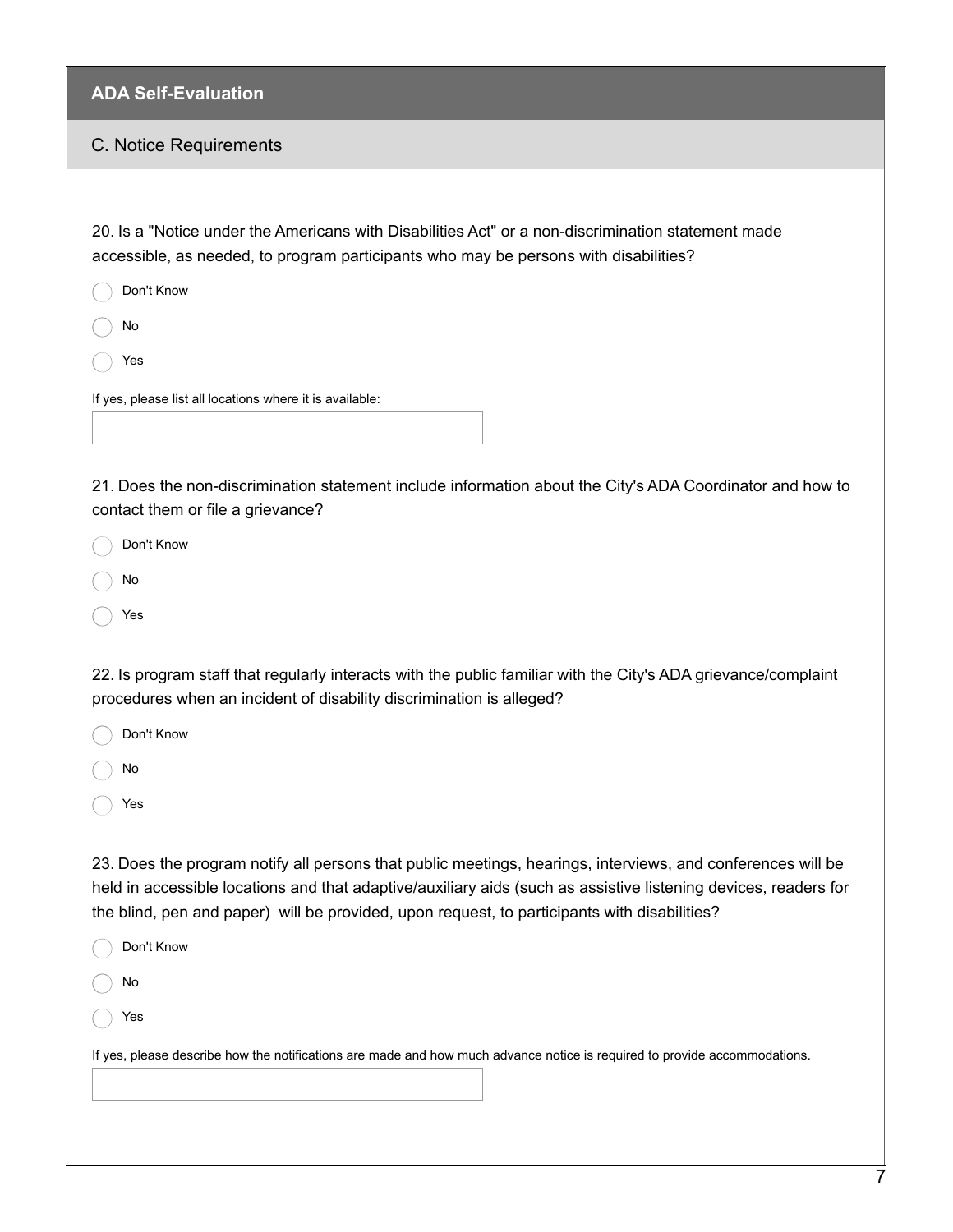| 24. Is there a formal policy in place to respond to requests from the general public for note takers,<br>computer-assisted real time transcription services, and other auxiliary aids and services for providing<br>effective communication? |
|----------------------------------------------------------------------------------------------------------------------------------------------------------------------------------------------------------------------------------------------|
| Don't Know                                                                                                                                                                                                                                   |
| No                                                                                                                                                                                                                                           |
| Yes                                                                                                                                                                                                                                          |
| If yes, please describe and list the written policy.                                                                                                                                                                                         |
|                                                                                                                                                                                                                                              |
|                                                                                                                                                                                                                                              |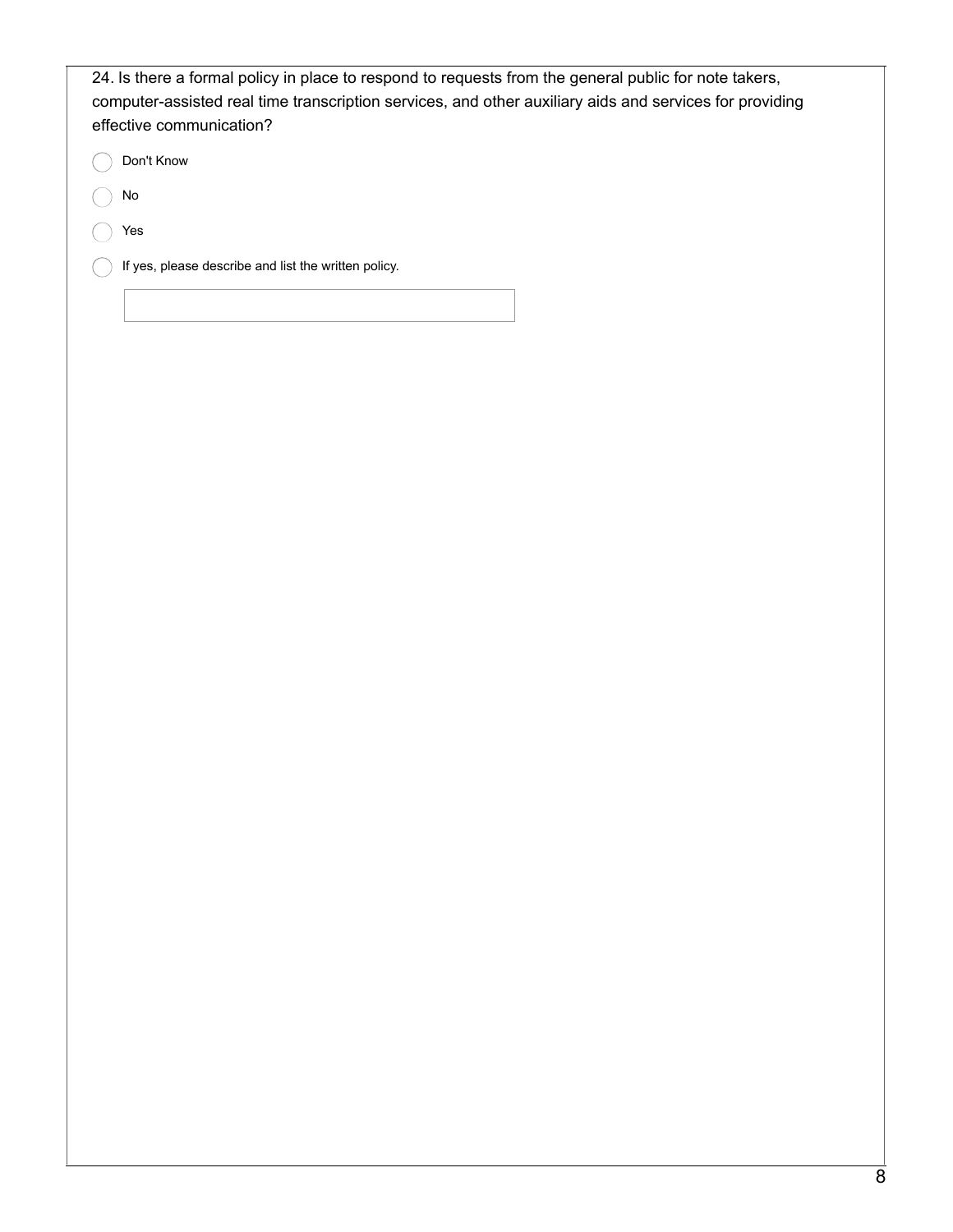#### D. Printed Information

25. Does the program have printed materials (i.e. forms, newsletters, brochures, calendars, fact sheets) that are made available to the public?

No

Yes

If yes, please describe the printed materials.

#### 26. Who manages the printed materials?

- C My department manages printed material
- Printed materials are managed centrally
- Both departmentally and centrally managed
- Don't know

27. Is there a formal policy in place to respond to requests from the general public for alternate document formats of the printed materials that are made to the public?

Don't Know

No

Yes

If yes, please describe and list the written policy.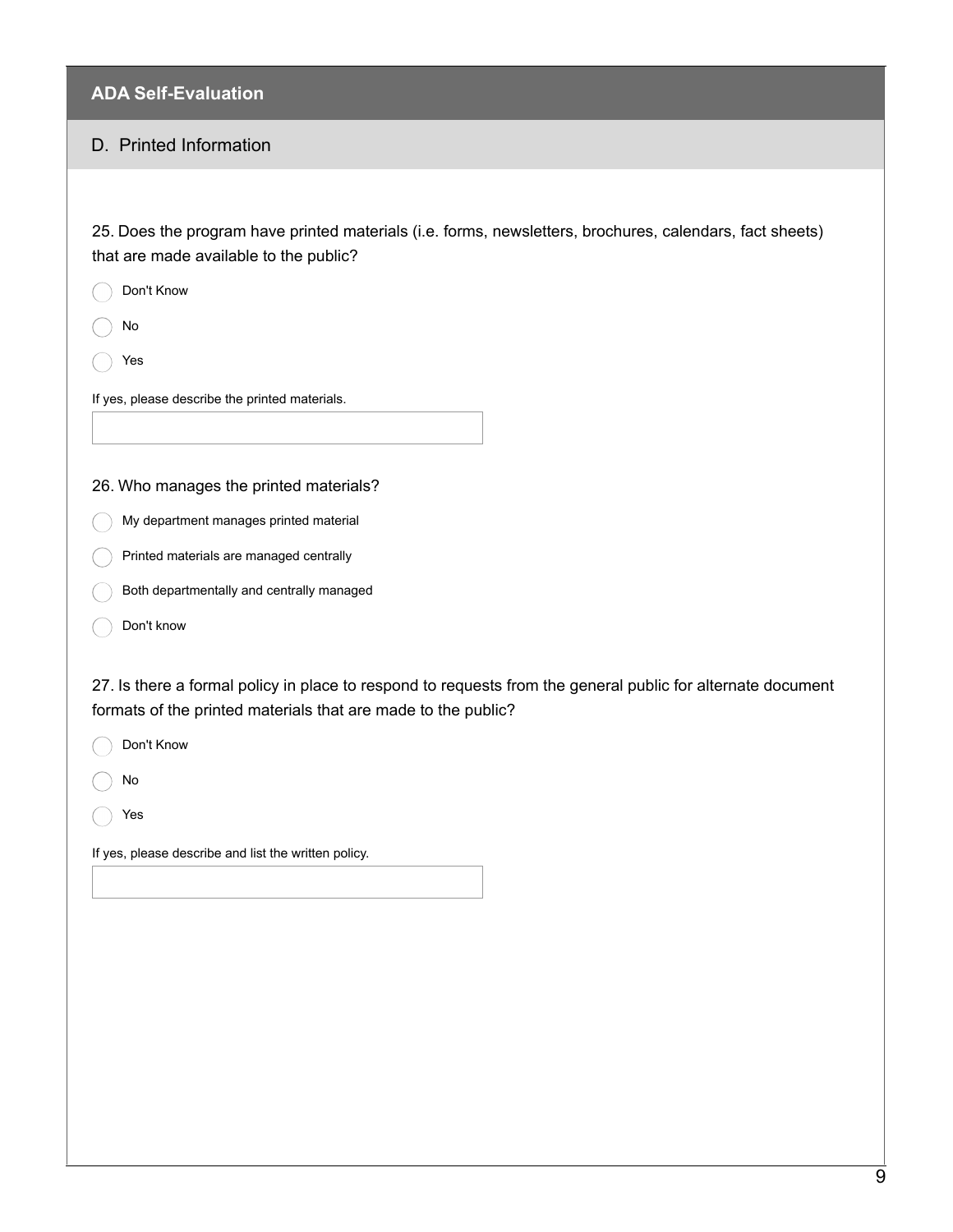| 28. What types of alternate document formats does the program make available when requested? (Check<br>all that apply)        |
|-------------------------------------------------------------------------------------------------------------------------------|
| Do not provide any alternative formats                                                                                        |
| Audio recording (cassette or digital)                                                                                         |
| <b>Braille</b>                                                                                                                |
| Enlarged print                                                                                                                |
| Electronic Copy (for use with a screen reader)                                                                                |
| Email (i.e. sending a document to a person directly who cannot access it on the web or in person)                             |
| Other media type                                                                                                              |
| Please list other media type(s):                                                                                              |
|                                                                                                                               |
|                                                                                                                               |
| 29. How much notice is required to provide the alternate document formats?                                                    |
| 24 hours or less (not including weekends/holidays)                                                                            |
| 2-4 business days                                                                                                             |
| More than 1 week                                                                                                              |
| Don't know - have not completed such a request                                                                                |
| 30. Do you track accessibility requests for alternate formats of printed material?                                            |
| Don't Know                                                                                                                    |
| No                                                                                                                            |
| Yes                                                                                                                           |
| If yes, please list how many requests have been received in the past 12 - 36 months and what the requests were for:           |
|                                                                                                                               |
|                                                                                                                               |
| 31. Does the program charge an additional fee for providing materials in alternative formats for people with<br>disabilities? |
| Don't Know                                                                                                                    |
| No                                                                                                                            |
| Yes                                                                                                                           |
| If yes, please describe:                                                                                                      |
|                                                                                                                               |
|                                                                                                                               |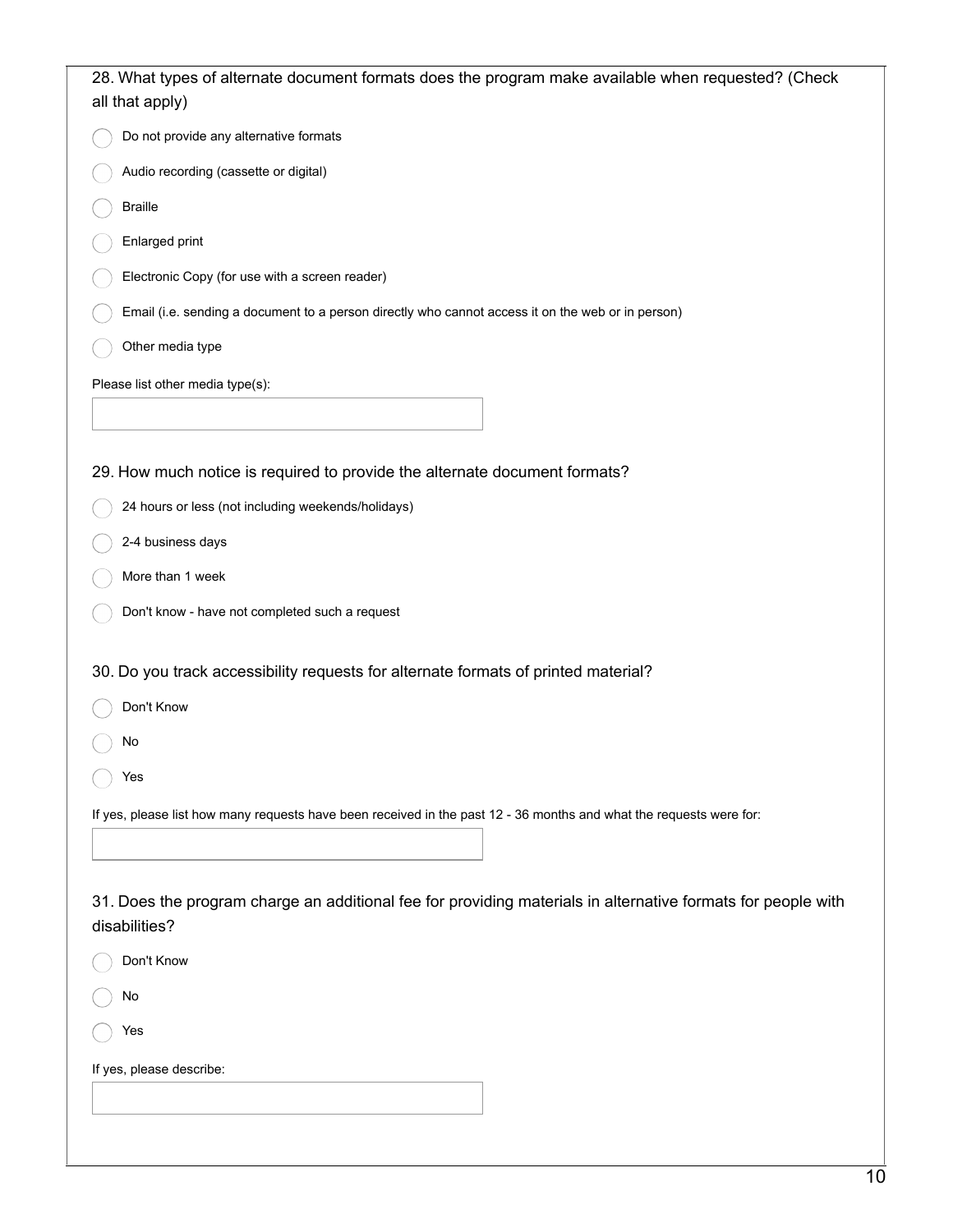| Yes, photos of individuals with disabilities are included          |  |  |  |
|--------------------------------------------------------------------|--|--|--|
| No, photos of individuals with disabilities are NOT included       |  |  |  |
| Do not include any photos of people in print material/publications |  |  |  |
|                                                                    |  |  |  |
|                                                                    |  |  |  |
|                                                                    |  |  |  |
|                                                                    |  |  |  |
|                                                                    |  |  |  |
|                                                                    |  |  |  |
|                                                                    |  |  |  |
|                                                                    |  |  |  |
|                                                                    |  |  |  |
|                                                                    |  |  |  |
|                                                                    |  |  |  |
|                                                                    |  |  |  |
|                                                                    |  |  |  |
|                                                                    |  |  |  |
|                                                                    |  |  |  |
|                                                                    |  |  |  |
|                                                                    |  |  |  |
|                                                                    |  |  |  |
|                                                                    |  |  |  |
|                                                                    |  |  |  |
|                                                                    |  |  |  |
|                                                                    |  |  |  |
|                                                                    |  |  |  |
|                                                                    |  |  |  |
|                                                                    |  |  |  |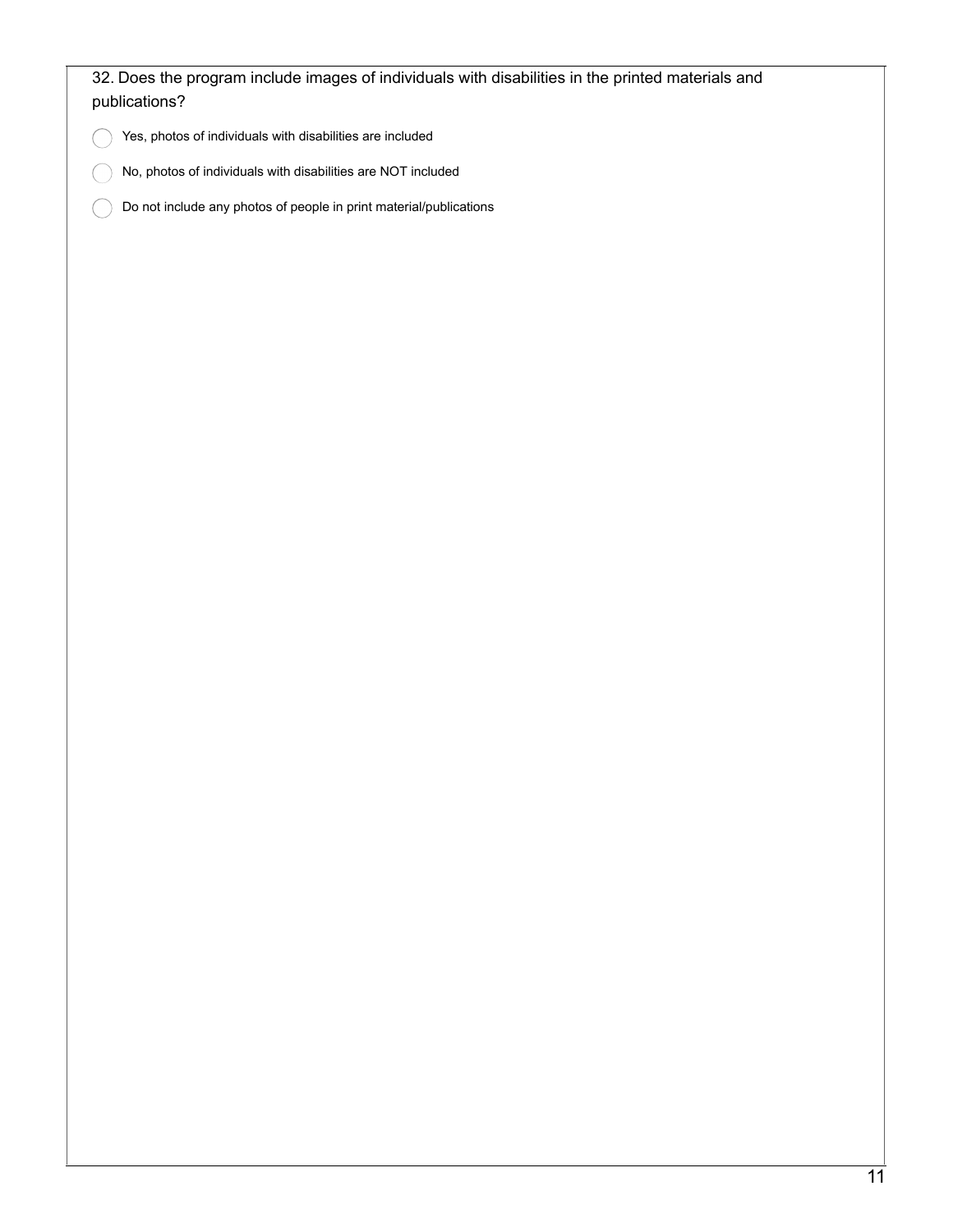### E. Television and Audiovisual Public Information

33. Does the program produce audiovisual (film, videotape, television, digital) presentations, or website demonstrations/webinars for the public or provide these types presentations to the public?

- Don't Know
- No
- Yes

If yes, please list the types of presentations that are provided:

34. Is there a formal policy in place to respond to requests from the general public for accessible audiovisual, televised or online presentations provided to the public?

- Don't Know
- No
- Yes

If yes, please describe and list the written policy:

35. What types of accessible audio/visual, televised or online presentation formats does the program make available when requested?

- Do not provide alternative formats
- Captioning
- **Transcription**
- **Other**

Please list the other formats: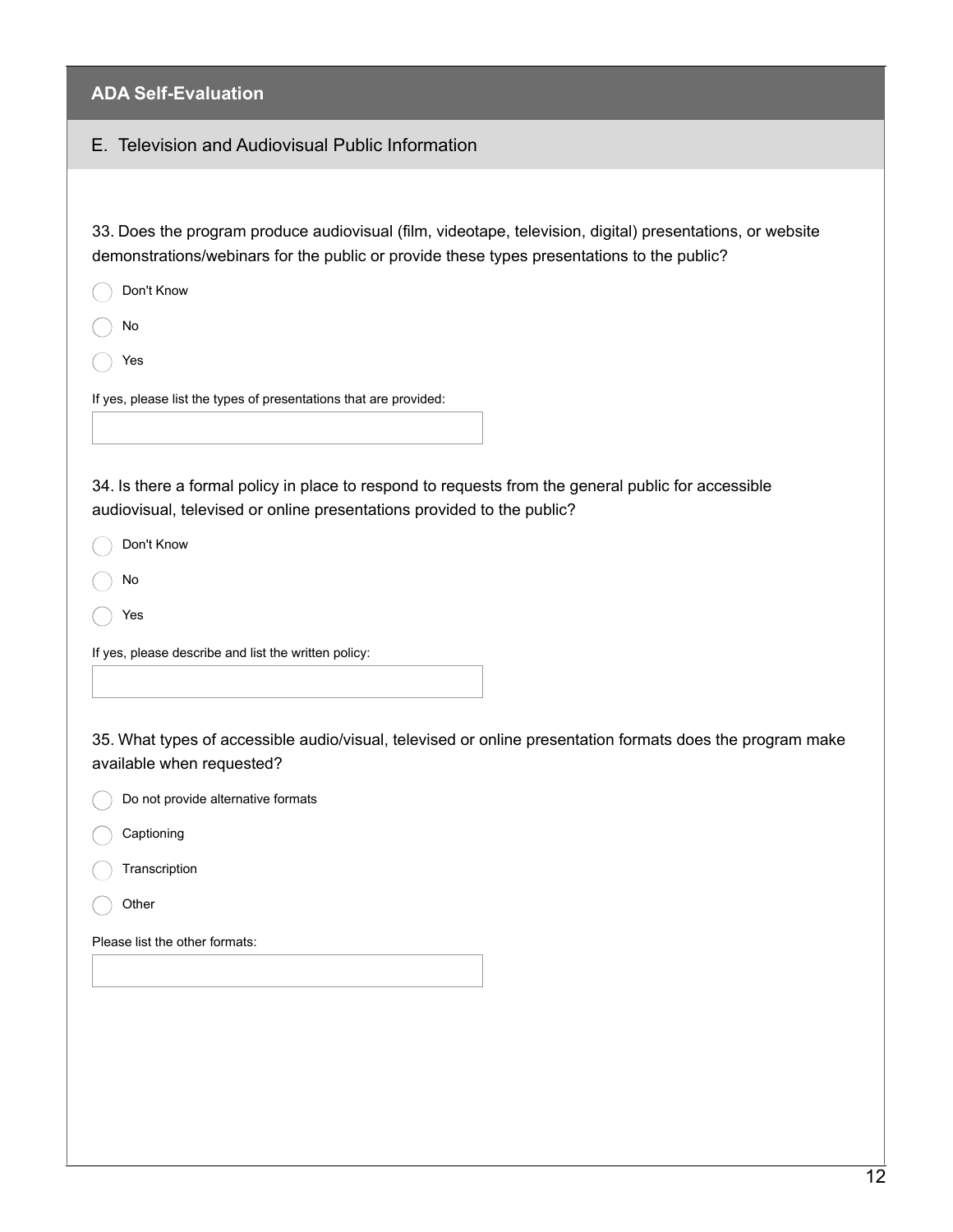| 36. How much notice is required to provide the accessible presentation formats?                                     |
|---------------------------------------------------------------------------------------------------------------------|
| 24 hours or less (not including weekends/holidays)                                                                  |
| 2-4 business days                                                                                                   |
| More than 1 week                                                                                                    |
| Don't know - have not completed such a request                                                                      |
|                                                                                                                     |
| 37. Do you track accessibility requests for accessible presentation formats?                                        |
| Don't Know                                                                                                          |
| No                                                                                                                  |
| Yes                                                                                                                 |
| If yes, please list how many requests have been received in the past 12 - 36 months and what the requests were for: |
|                                                                                                                     |
| 38. Does the program charge an additional fee for providing presentations in accessible formats for people          |
| with disabilities?                                                                                                  |
| Don't Know                                                                                                          |
| No                                                                                                                  |
| Yes                                                                                                                 |
| If yes, please describe:                                                                                            |
|                                                                                                                     |
|                                                                                                                     |
| 39. Do the audio/visual presentations include portrayals of individuals with disabilities?                          |
| Yes, individuals with disabilities are portrayed                                                                    |
| No, individuals with disabilities are NOT portrayed                                                                 |
| Do not include any portrayals of people in audio/visual presentations                                               |
|                                                                                                                     |
|                                                                                                                     |
|                                                                                                                     |
|                                                                                                                     |
|                                                                                                                     |
|                                                                                                                     |
|                                                                                                                     |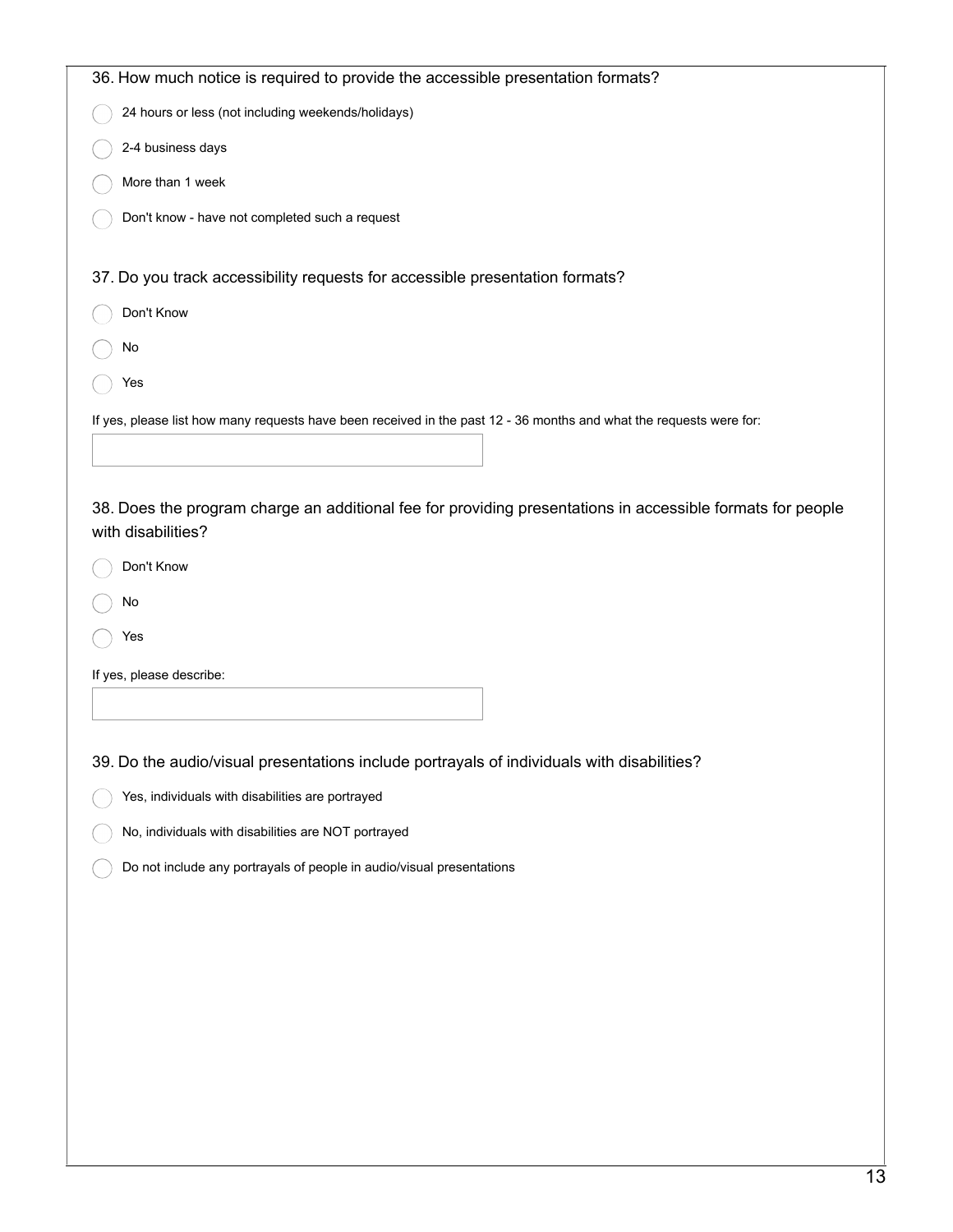# F. Website

|                                               | 40. Does the program provide information about its offerings to the public on the internet?                                                                                    |  |
|-----------------------------------------------|--------------------------------------------------------------------------------------------------------------------------------------------------------------------------------|--|
| Don't Know                                    |                                                                                                                                                                                |  |
| No                                            |                                                                                                                                                                                |  |
| Yes                                           |                                                                                                                                                                                |  |
| If yes, please list the URL:                  |                                                                                                                                                                                |  |
|                                               |                                                                                                                                                                                |  |
|                                               |                                                                                                                                                                                |  |
|                                               | 41. What information is provided on the internet?                                                                                                                              |  |
| Please describe briefly:                      |                                                                                                                                                                                |  |
|                                               | 42. Does the webpage(s) include information about the accessibility of the facilities (parking, bathrooms,<br>assistive listening devices, etc.) where the program is offered? |  |
| Don't Know                                    |                                                                                                                                                                                |  |
| No                                            |                                                                                                                                                                                |  |
| Yes                                           |                                                                                                                                                                                |  |
|                                               | If yes, please briefly describe what information is provided about accessibility:                                                                                              |  |
|                                               |                                                                                                                                                                                |  |
|                                               | 43. Who manages the information regarding the facilities, programs and services provided on the internet?                                                                      |  |
|                                               |                                                                                                                                                                                |  |
| The department manages the webpage(s) content |                                                                                                                                                                                |  |
| Webpage(s) content is managed centrally       |                                                                                                                                                                                |  |
| Both departmentally and centrally managed     |                                                                                                                                                                                |  |
| Don't Know                                    |                                                                                                                                                                                |  |
|                                               |                                                                                                                                                                                |  |
|                                               |                                                                                                                                                                                |  |
|                                               |                                                                                                                                                                                |  |
|                                               |                                                                                                                                                                                |  |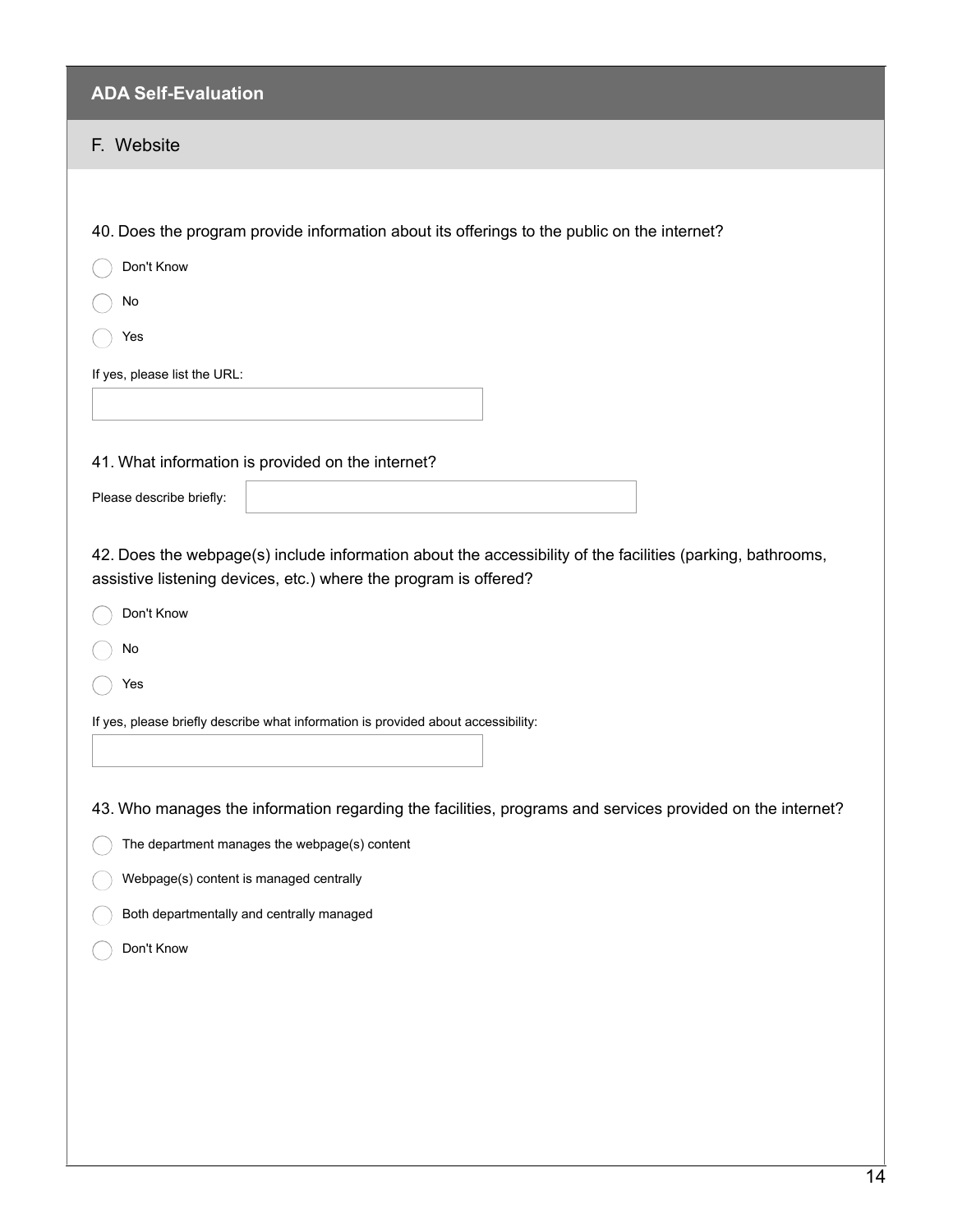| 44. Does the website home page include easily locatable information, including a telephone number and<br>email address, for use in reporting website accessibility problems and requesting accessible services and<br>information?                            |
|---------------------------------------------------------------------------------------------------------------------------------------------------------------------------------------------------------------------------------------------------------------|
| Don't Know                                                                                                                                                                                                                                                    |
| No                                                                                                                                                                                                                                                            |
| Yes                                                                                                                                                                                                                                                           |
| 45. Do all links have a text description that can be read by a screen reader (not just a graphic or "click<br>here")?                                                                                                                                         |
| Don't Know                                                                                                                                                                                                                                                    |
| No                                                                                                                                                                                                                                                            |
| Yes                                                                                                                                                                                                                                                           |
| 46. Do all the photographs, maps, graphics and other images on the webpages currently have HTML tags<br>(such as an "alt" tag or a long description tag) with text equivalents of the material being visually<br>conveyed?                                    |
| Don't Know                                                                                                                                                                                                                                                    |
| No                                                                                                                                                                                                                                                            |
| Yes                                                                                                                                                                                                                                                           |
| 47. Are all the documents posted on the webpages available in HTML or other text-based format (for<br>example rich text format (RTF) or word processing format), even if they are also provided in another<br>format, such as Portable Document Format (PDF)? |
| Don't Know                                                                                                                                                                                                                                                    |
| No                                                                                                                                                                                                                                                            |
| Yes                                                                                                                                                                                                                                                           |
| 48. If a webpage has data charts or tables, is HTML used to associate all data cells with column and row<br>identifiers?                                                                                                                                      |
| Don't Know                                                                                                                                                                                                                                                    |
| No                                                                                                                                                                                                                                                            |
| Yes                                                                                                                                                                                                                                                           |
|                                                                                                                                                                                                                                                               |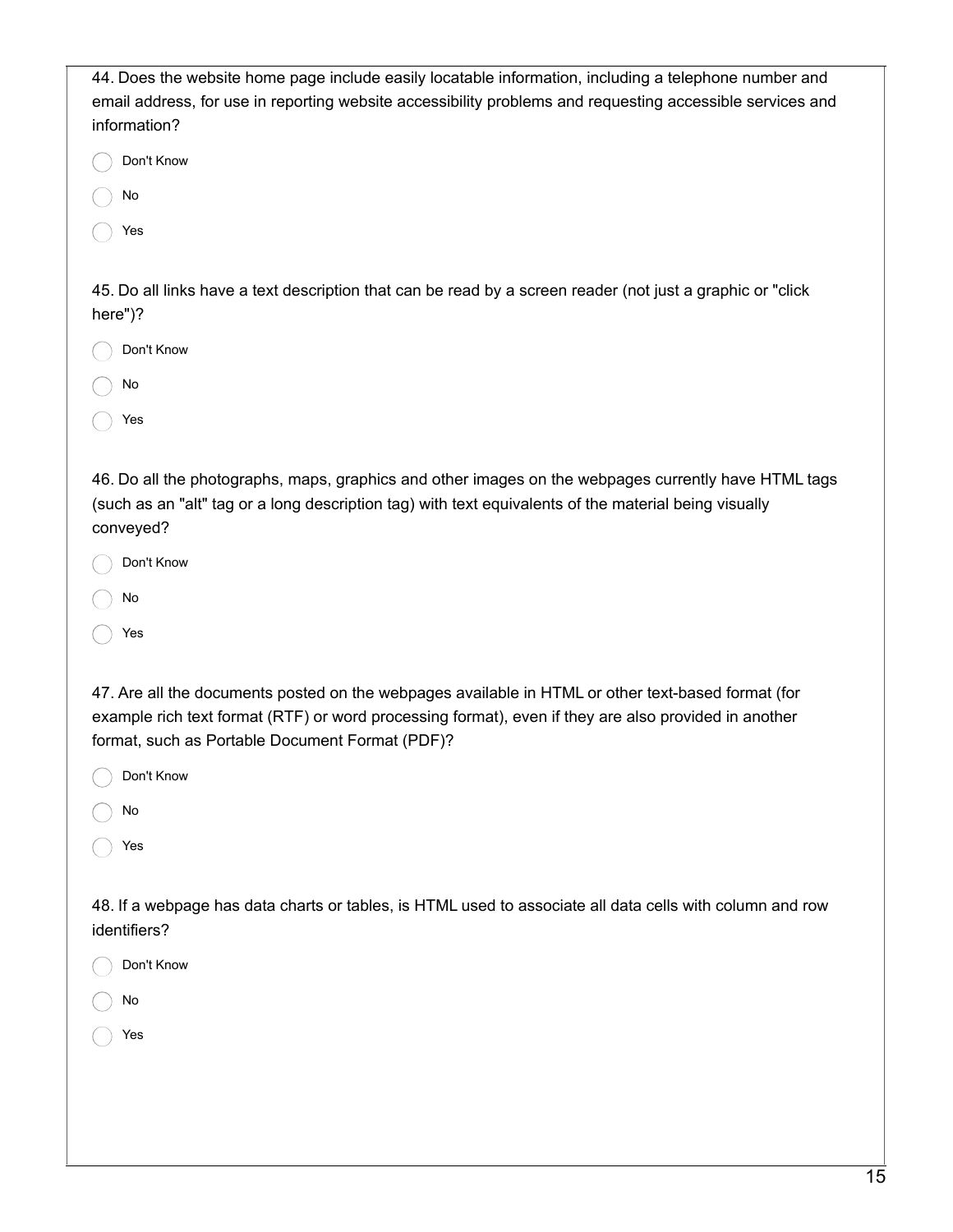| 49. Do all video files available on the webpages have audio descriptions of what is being displayed to                                               |
|------------------------------------------------------------------------------------------------------------------------------------------------------|
| provide access to visually conveyed information for people who are blind or have low vision?                                                         |
| Don't Know                                                                                                                                           |
| No                                                                                                                                                   |
| Yes                                                                                                                                                  |
|                                                                                                                                                      |
| 50. Do all video files on the webpages have written captions of spoken communication to provide access to<br>people who are deaf or hard of hearing? |
| Don't Know                                                                                                                                           |
| No                                                                                                                                                   |
| Yes                                                                                                                                                  |
|                                                                                                                                                      |
| 51. Does the top of each page with navigation links have a "skip navigation" link?                                                                   |
|                                                                                                                                                      |
| [This feature directs screen readers to bypass the row of navigation links and start at the webpage content,                                         |
| thus enabling people who use screen readers to avoid having to listen to all the links each time they add<br>more to a new page.]                    |
| Don't Know                                                                                                                                           |
|                                                                                                                                                      |
| No                                                                                                                                                   |
| Yes                                                                                                                                                  |
|                                                                                                                                                      |
| 52. Is the webpage content regularly (at least annually) tested for accessibility to ensure it is usable by                                          |
| people with disabilities, including those who use speaking browsers?                                                                                 |
| Don't Know                                                                                                                                           |
| No                                                                                                                                                   |
| Yes                                                                                                                                                  |
| If yes, please briefly describe how the content is tested for accessibility:                                                                         |
|                                                                                                                                                      |
|                                                                                                                                                      |
| 53. Is there a formal policy established to ensure webpages will be accessible?                                                                      |
| Don't Know                                                                                                                                           |
| No                                                                                                                                                   |
| Yes                                                                                                                                                  |
| If yes, please list the written policy:                                                                                                              |
|                                                                                                                                                      |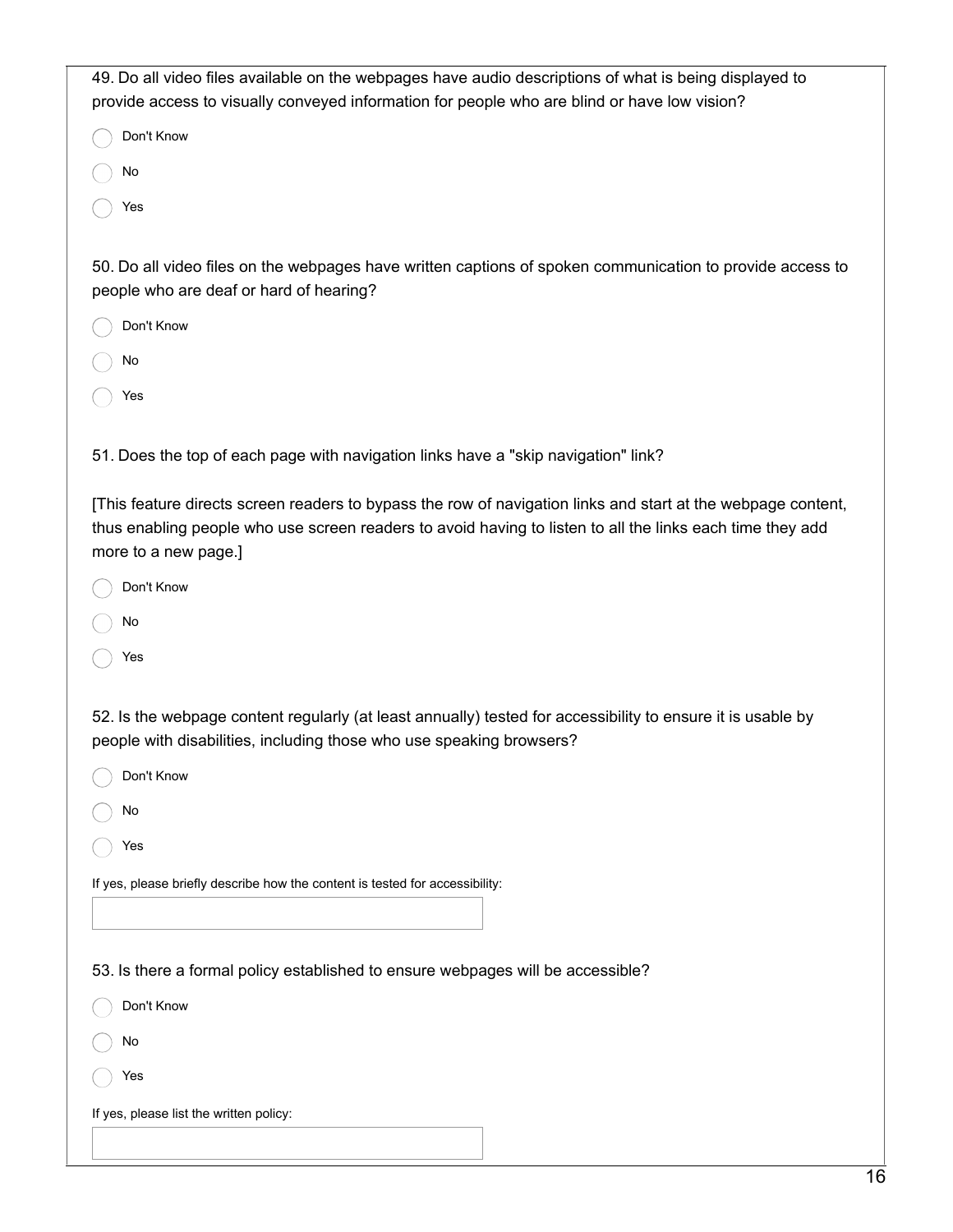| 54. Is the policy posted on the webpage, where it can be easily located?                                                                                                                      |
|-----------------------------------------------------------------------------------------------------------------------------------------------------------------------------------------------|
| Don't Know                                                                                                                                                                                    |
| No                                                                                                                                                                                            |
| Yes                                                                                                                                                                                           |
| If yes, please provide the URL of the notice:                                                                                                                                                 |
|                                                                                                                                                                                               |
|                                                                                                                                                                                               |
| 55. Is there a standard operating procedure in place to ensure that new and modified webpages and<br>content are accessible?                                                                  |
| Don't Know                                                                                                                                                                                    |
| No                                                                                                                                                                                            |
| Yes                                                                                                                                                                                           |
| If yes, please describe the process that has been established:                                                                                                                                |
|                                                                                                                                                                                               |
| 56. Does the in-house communications staff and department contacts responsible for webpage content<br>development receive training on the guidelines for website accessibility?<br>Don't Know |
| No                                                                                                                                                                                            |
|                                                                                                                                                                                               |
| Yes                                                                                                                                                                                           |
| If yes, please describe the training process and the most recent training date:                                                                                                               |
|                                                                                                                                                                                               |
|                                                                                                                                                                                               |
|                                                                                                                                                                                               |
|                                                                                                                                                                                               |
|                                                                                                                                                                                               |
|                                                                                                                                                                                               |
|                                                                                                                                                                                               |
|                                                                                                                                                                                               |
|                                                                                                                                                                                               |
|                                                                                                                                                                                               |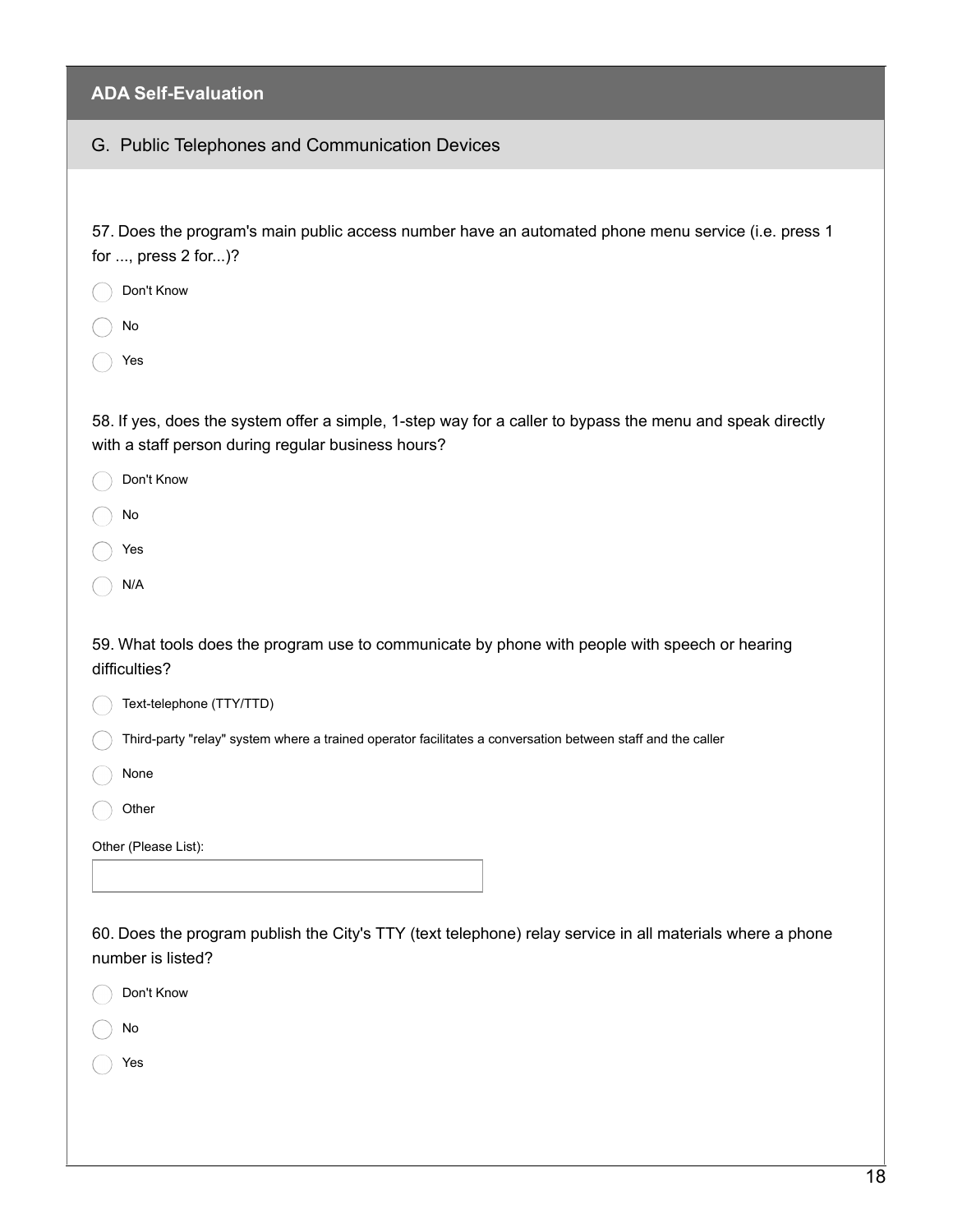| 61. If a third-party "Relay" system is used, does program staff receive training on how to place a Relay call<br>to a customer, as well as receive one? |  |  |
|---------------------------------------------------------------------------------------------------------------------------------------------------------|--|--|
| Don't Know                                                                                                                                              |  |  |
| No                                                                                                                                                      |  |  |
| Yes                                                                                                                                                     |  |  |
| If yes, please describe the training here:                                                                                                              |  |  |
|                                                                                                                                                         |  |  |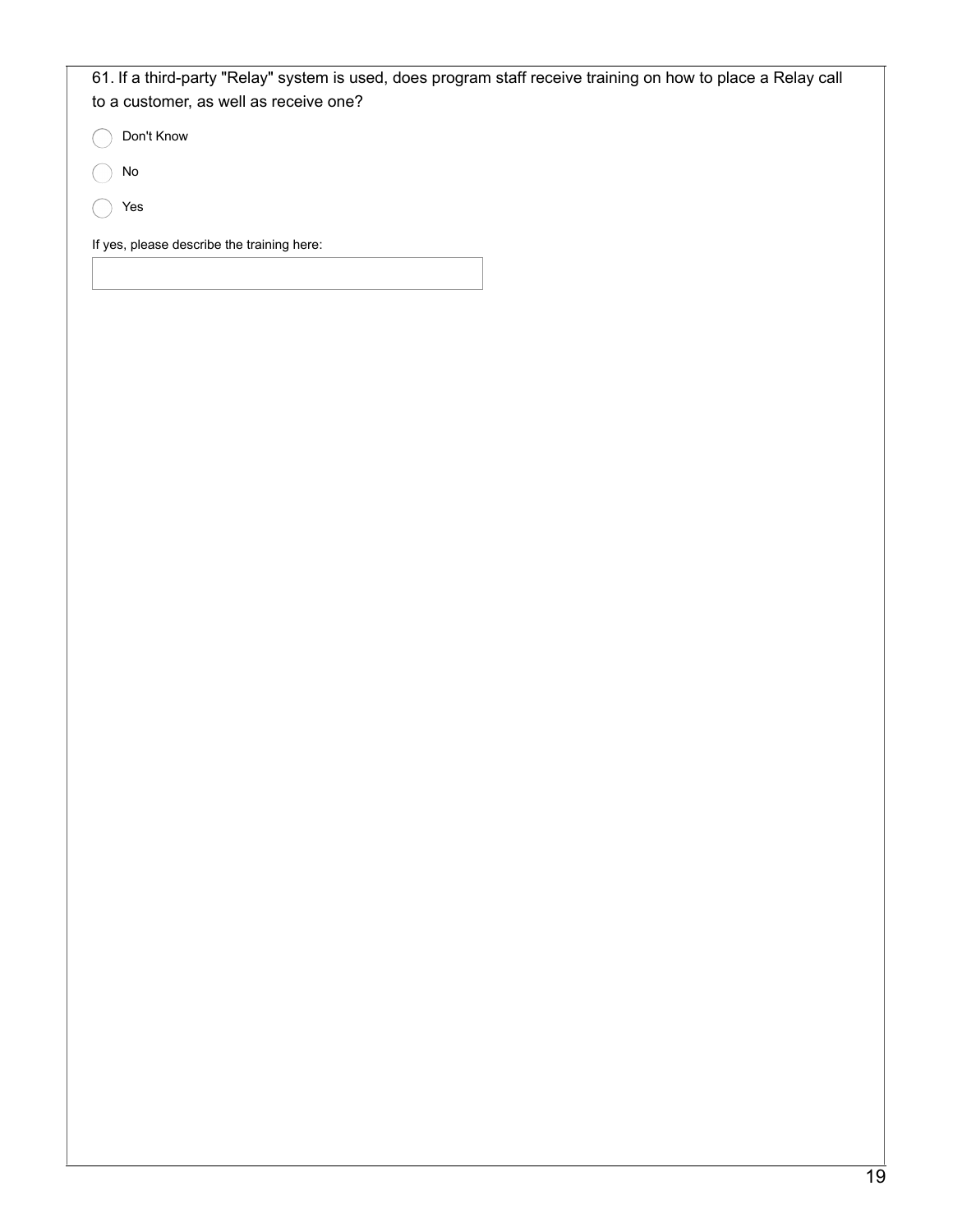#### H. Accessible/Adaptive Equipment

62. Does the program allow members of the public to use electronic equipment such as copy machines or computer terminals?

No

Yes

If yes, please describe the equipment the public is allowed to use:

63. Does the program ensure that the electronic equipment is accessible to and usable by individuals with disabilities (For example, is a public computer terminal provided on a lowered counter or in an accessible workstation)?

Don't Know

- No
- Yes

If yes, please describe how the equipment is made accessible.

64. Are auxiliary aids (such as a moveable light source, adjustable worktable levels, paper and pen, etc.) provided to assist persons with disabilities?

|  | Don't Know |
|--|------------|
|  |            |

No

Yes

If yes, please describe: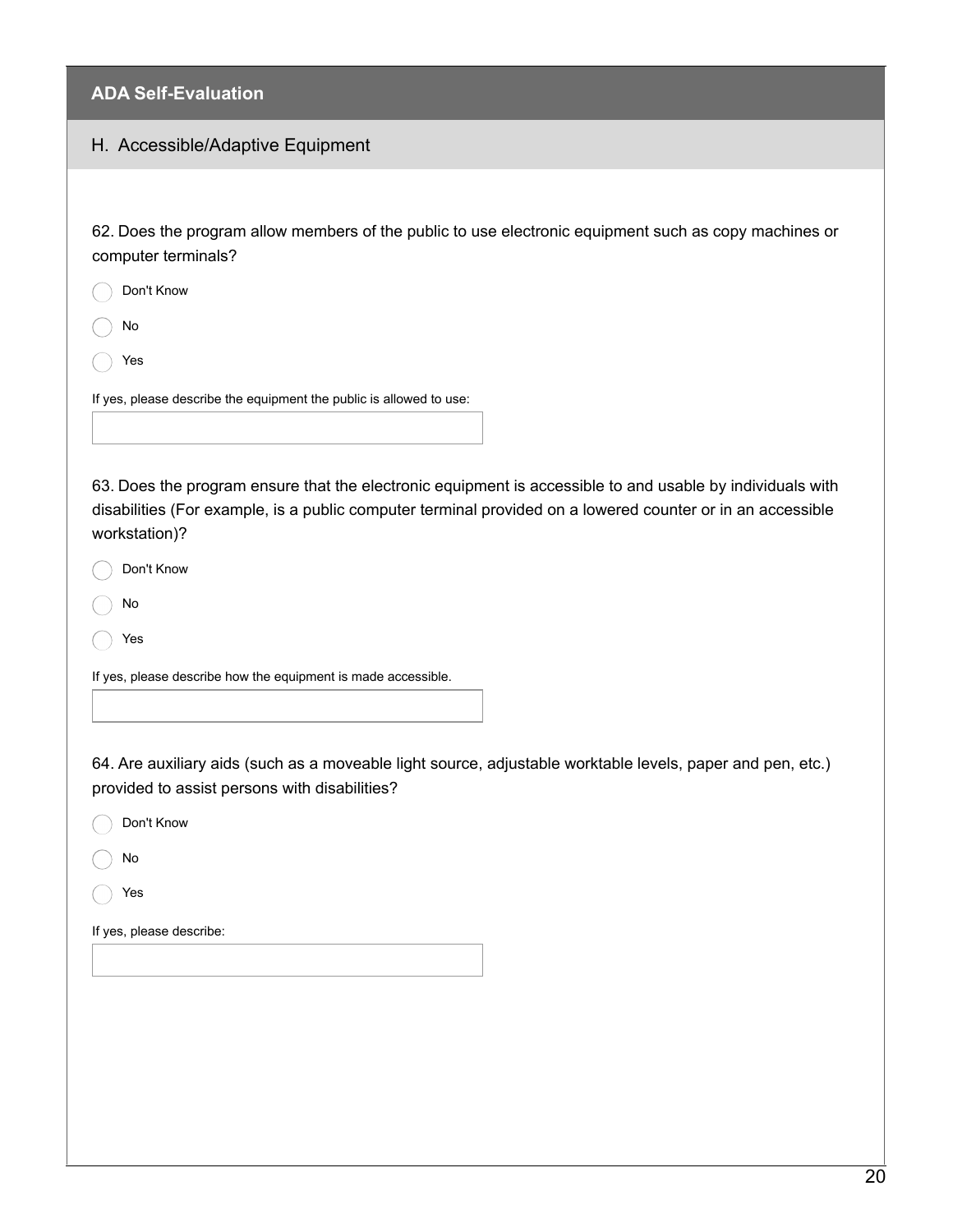# I. Public Meetings

| 65. Does the program hold public meetings, hearings or conferences?                                                                                                                                                                         |
|---------------------------------------------------------------------------------------------------------------------------------------------------------------------------------------------------------------------------------------------|
| Don't Know                                                                                                                                                                                                                                  |
| No                                                                                                                                                                                                                                          |
| Yes                                                                                                                                                                                                                                         |
|                                                                                                                                                                                                                                             |
| 66. Does the program require that public meetings, hearing, and conferences be held in accessible<br>locations?                                                                                                                             |
| Don't Know                                                                                                                                                                                                                                  |
| No                                                                                                                                                                                                                                          |
| Yes                                                                                                                                                                                                                                         |
|                                                                                                                                                                                                                                             |
| 67. Do all printed or electronic materials about program-sponsored/hosted public events, public meetings,<br>public hearings, or public appearances by and with City officials include instructions about how to request<br>accommodations? |
| Don't Know                                                                                                                                                                                                                                  |
| No                                                                                                                                                                                                                                          |
| Yes                                                                                                                                                                                                                                         |
| If yes, please describe the instructions provided and how much advance notice is required to provide accommodations:                                                                                                                        |
|                                                                                                                                                                                                                                             |
| 68. If yes, what types of accommodations can the program provide to the public when requested?                                                                                                                                              |
| American Sign Language Intepreters                                                                                                                                                                                                          |
| Assistive listening devices (like FM transmitters)                                                                                                                                                                                          |
| Real-time open captioning                                                                                                                                                                                                                   |
| Electronic/computer based document readers                                                                                                                                                                                                  |
| Call-in/speakerphone capability during meetings                                                                                                                                                                                             |
| N/A                                                                                                                                                                                                                                         |
| Other (please list)                                                                                                                                                                                                                         |
|                                                                                                                                                                                                                                             |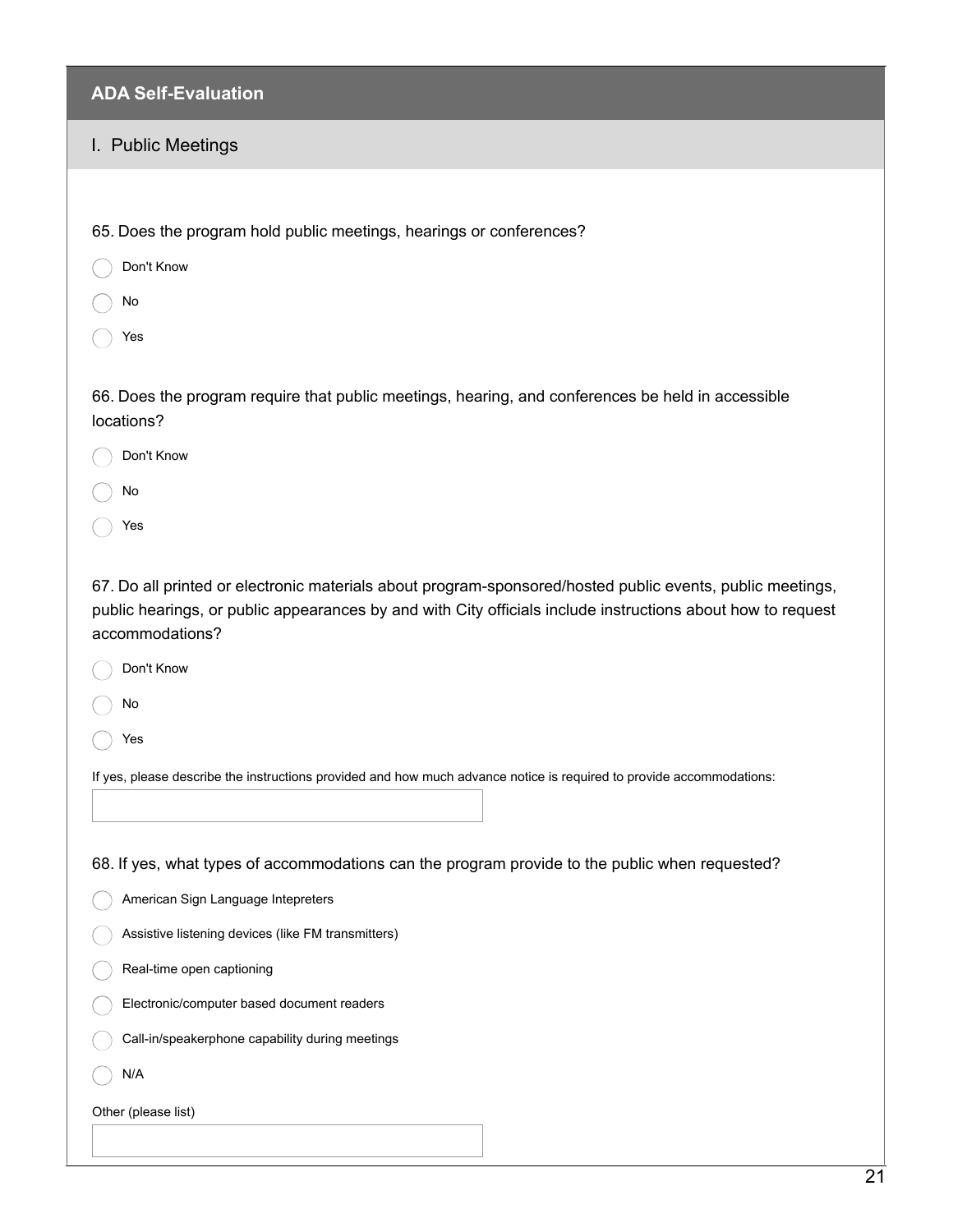| 69. How many Assistive listening devices are made available for public meetings?                         |  |  |
|----------------------------------------------------------------------------------------------------------|--|--|
| Don't Know                                                                                               |  |  |
| 4                                                                                                        |  |  |
| 3                                                                                                        |  |  |
| 2                                                                                                        |  |  |
|                                                                                                          |  |  |
| 70. Does the program charge an additional fee for providing accommodations for people with disabilities? |  |  |
| Don't Know                                                                                               |  |  |
| No                                                                                                       |  |  |
| Yes                                                                                                      |  |  |
| If yes, please describe:                                                                                 |  |  |
|                                                                                                          |  |  |
|                                                                                                          |  |  |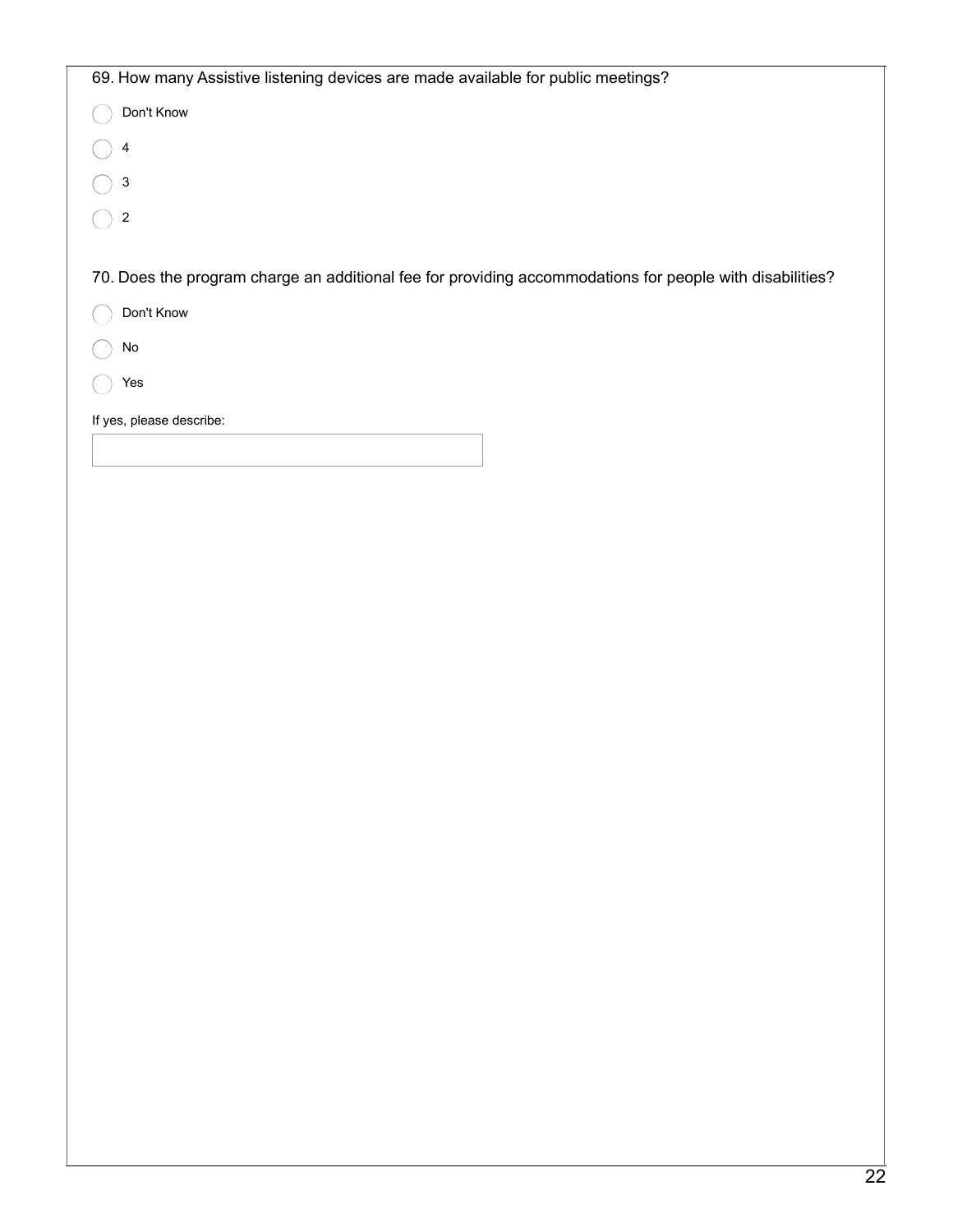# J. Transportation Services

| 71. Does the program provide transportation to volunteers, visitor, or program participants?                                                       |
|----------------------------------------------------------------------------------------------------------------------------------------------------|
| $\mathsf{No}$                                                                                                                                      |
| Yes                                                                                                                                                |
| If yes, please describe                                                                                                                            |
|                                                                                                                                                    |
|                                                                                                                                                    |
| 72. Does the program have procedures to make transportation accessible to persons who have visual,<br>hearing, mobility and learning disabilities? |
| Don't Know                                                                                                                                         |
| No                                                                                                                                                 |
| Yes                                                                                                                                                |
|                                                                                                                                                    |
| If yes, please identify the disability and procedures to make transportation accessible.                                                           |
|                                                                                                                                                    |
|                                                                                                                                                    |
|                                                                                                                                                    |
|                                                                                                                                                    |
|                                                                                                                                                    |
|                                                                                                                                                    |
|                                                                                                                                                    |
|                                                                                                                                                    |
|                                                                                                                                                    |
|                                                                                                                                                    |
|                                                                                                                                                    |
|                                                                                                                                                    |
|                                                                                                                                                    |
|                                                                                                                                                    |
|                                                                                                                                                    |
|                                                                                                                                                    |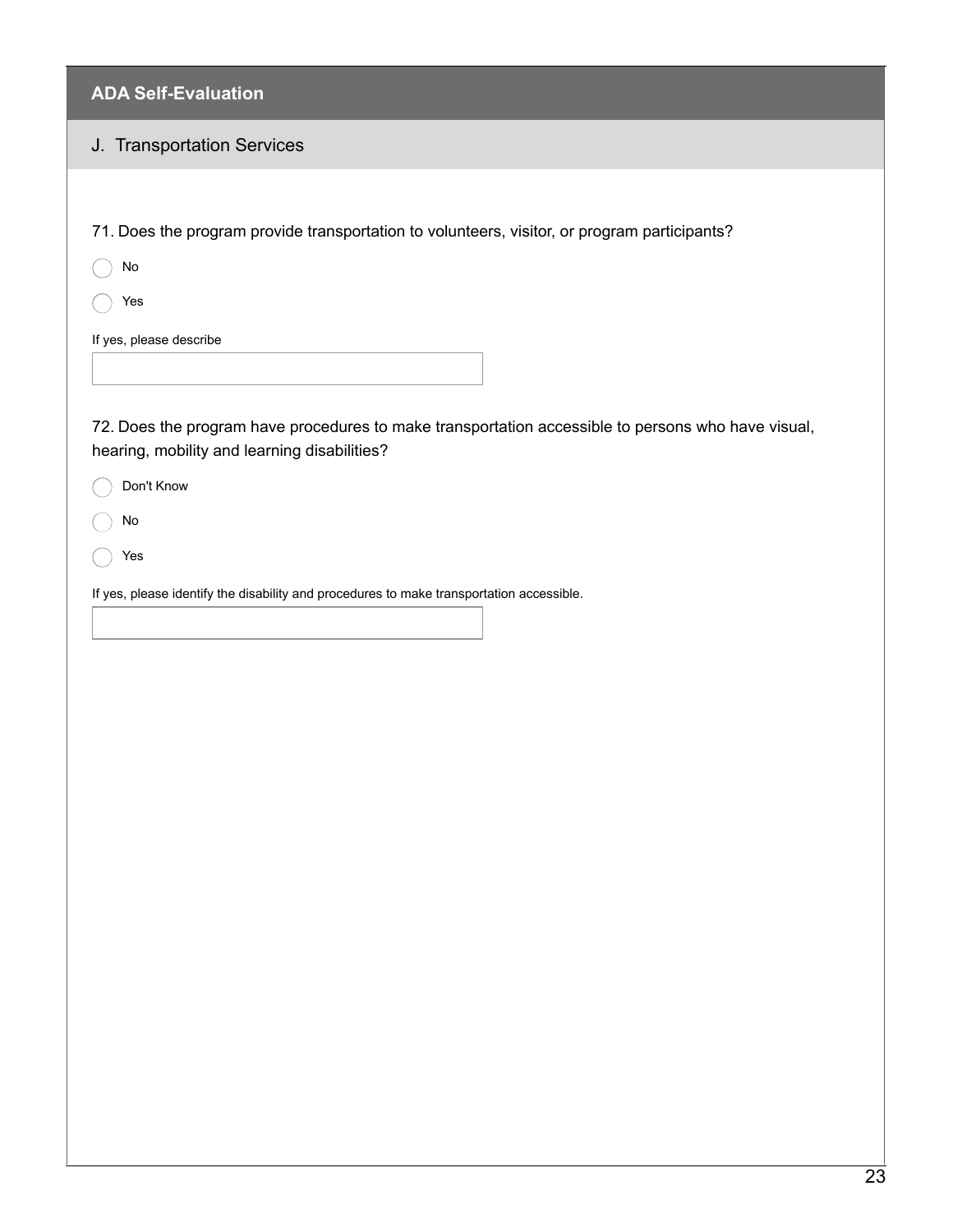| <b>ADA Self-Evaluation</b>                                                                                                                                  |
|-------------------------------------------------------------------------------------------------------------------------------------------------------------|
| K. Tours and Trips                                                                                                                                          |
|                                                                                                                                                             |
| 73. Does the program provide facility tours or organize trips for members of the pubic?                                                                     |
| No                                                                                                                                                          |
| Yes                                                                                                                                                         |
| If yes, please list the tours and trips offered:                                                                                                            |
| 74. Does the program have procedures to make the tours and trips accessible to individuals who have<br>visual, hearing, mobility and learning disabilities? |
| Don't Know                                                                                                                                                  |
| No                                                                                                                                                          |
| Yes                                                                                                                                                         |
| If yes, please identify the disability and procedures to make the transportation accessible:                                                                |
|                                                                                                                                                             |
|                                                                                                                                                             |
|                                                                                                                                                             |
|                                                                                                                                                             |
|                                                                                                                                                             |
|                                                                                                                                                             |
|                                                                                                                                                             |
|                                                                                                                                                             |
|                                                                                                                                                             |
|                                                                                                                                                             |
|                                                                                                                                                             |
|                                                                                                                                                             |
|                                                                                                                                                             |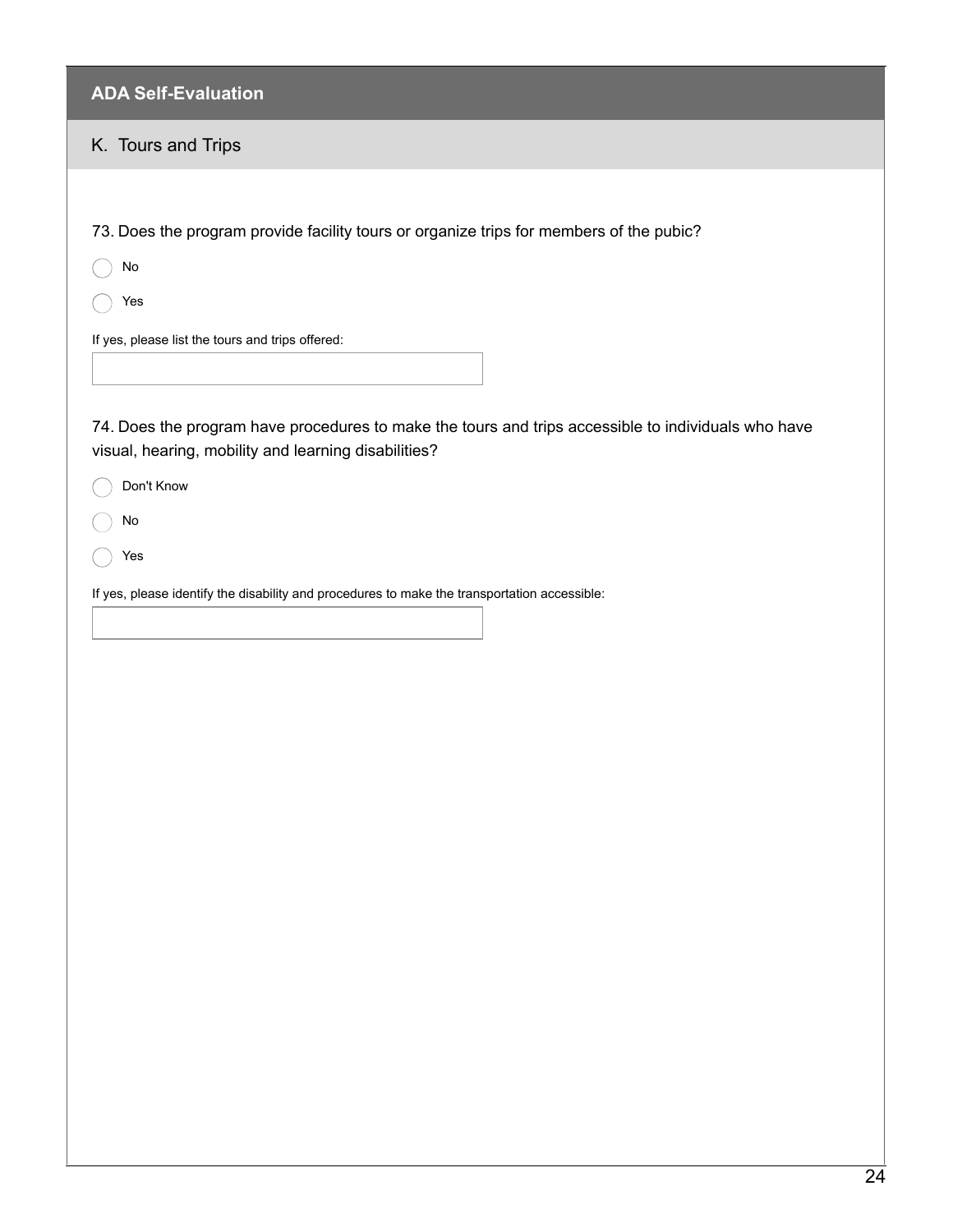| <b>ADA Self-Evaluation</b>                                                                                                                                                                |
|-------------------------------------------------------------------------------------------------------------------------------------------------------------------------------------------|
| L. Use of Consultants and Contractors                                                                                                                                                     |
|                                                                                                                                                                                           |
| 75. Are consultants or contractors who bid on capital projects or other contractual work for the program<br>required to sign statements attesting to their intent to comply with the ADA? |
| N/A                                                                                                                                                                                       |
| No                                                                                                                                                                                        |
| Yes                                                                                                                                                                                       |
| If yes, please include the statement agreed to by contractors and consultants:                                                                                                            |
| 76. Does program staff monitor consultants or contractors obligations to facilitate participation of individuals<br>with disabilities?                                                    |
| Don't Know                                                                                                                                                                                |
| No                                                                                                                                                                                        |
| Yes                                                                                                                                                                                       |
| Other (please specify)                                                                                                                                                                    |
|                                                                                                                                                                                           |
| 77. When selecting contractors or vendors, does the program use criteria that does not discriminate based<br>on ability?                                                                  |
| Don't Know                                                                                                                                                                                |
| No                                                                                                                                                                                        |
| Yes                                                                                                                                                                                       |
| If yes, please describe:                                                                                                                                                                  |
|                                                                                                                                                                                           |
|                                                                                                                                                                                           |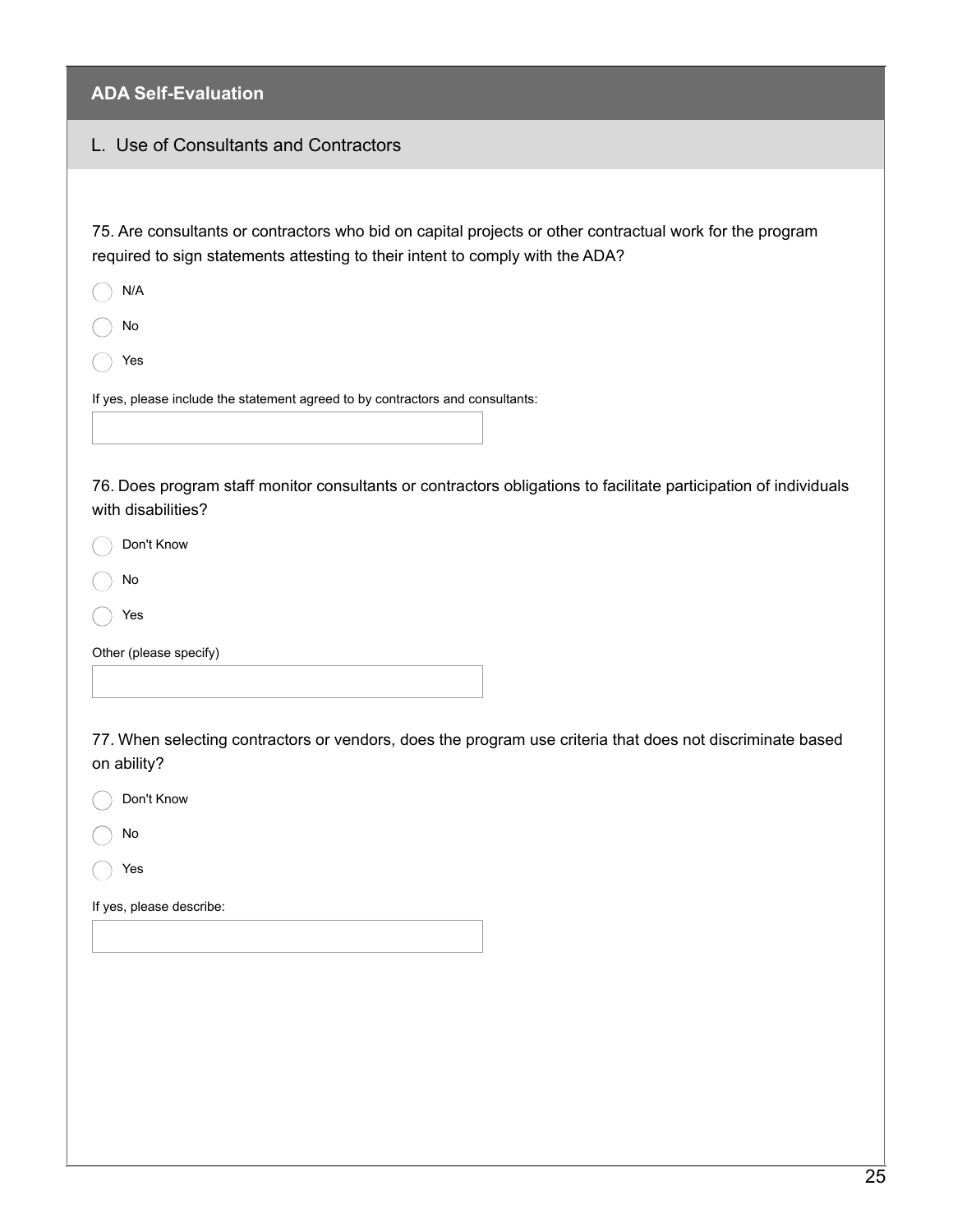| ADA JUI-LVAIUALIVII                                                                                                                                                |
|--------------------------------------------------------------------------------------------------------------------------------------------------------------------|
| M. Emergency Evaluation Procedures                                                                                                                                 |
|                                                                                                                                                                    |
| 78. Does program staff have a plan or procedures in place that describe how to evacuate people with<br>disabilities from the program facility during an emergency? |
| Don't Know                                                                                                                                                         |
| No                                                                                                                                                                 |
| Yes                                                                                                                                                                |
| If yes, please describe the procedures:                                                                                                                            |
|                                                                                                                                                                    |
| 79. If yes, is staff at each program facility trained to carry out the instructions of the plan or procedures?                                                     |
| Don't Know                                                                                                                                                         |
| No                                                                                                                                                                 |
| Yes                                                                                                                                                                |
| N/A                                                                                                                                                                |
| If yes, please describe the training.                                                                                                                              |
|                                                                                                                                                                    |
| 80. Is the evacuation plan or instructions posted in a visible and accessible area of each floor in all<br>programs and public facilities?                         |
| Don't Know                                                                                                                                                         |
| No                                                                                                                                                                 |
| Yes                                                                                                                                                                |
| Other (please specify)                                                                                                                                             |
|                                                                                                                                                                    |
|                                                                                                                                                                    |
|                                                                                                                                                                    |
|                                                                                                                                                                    |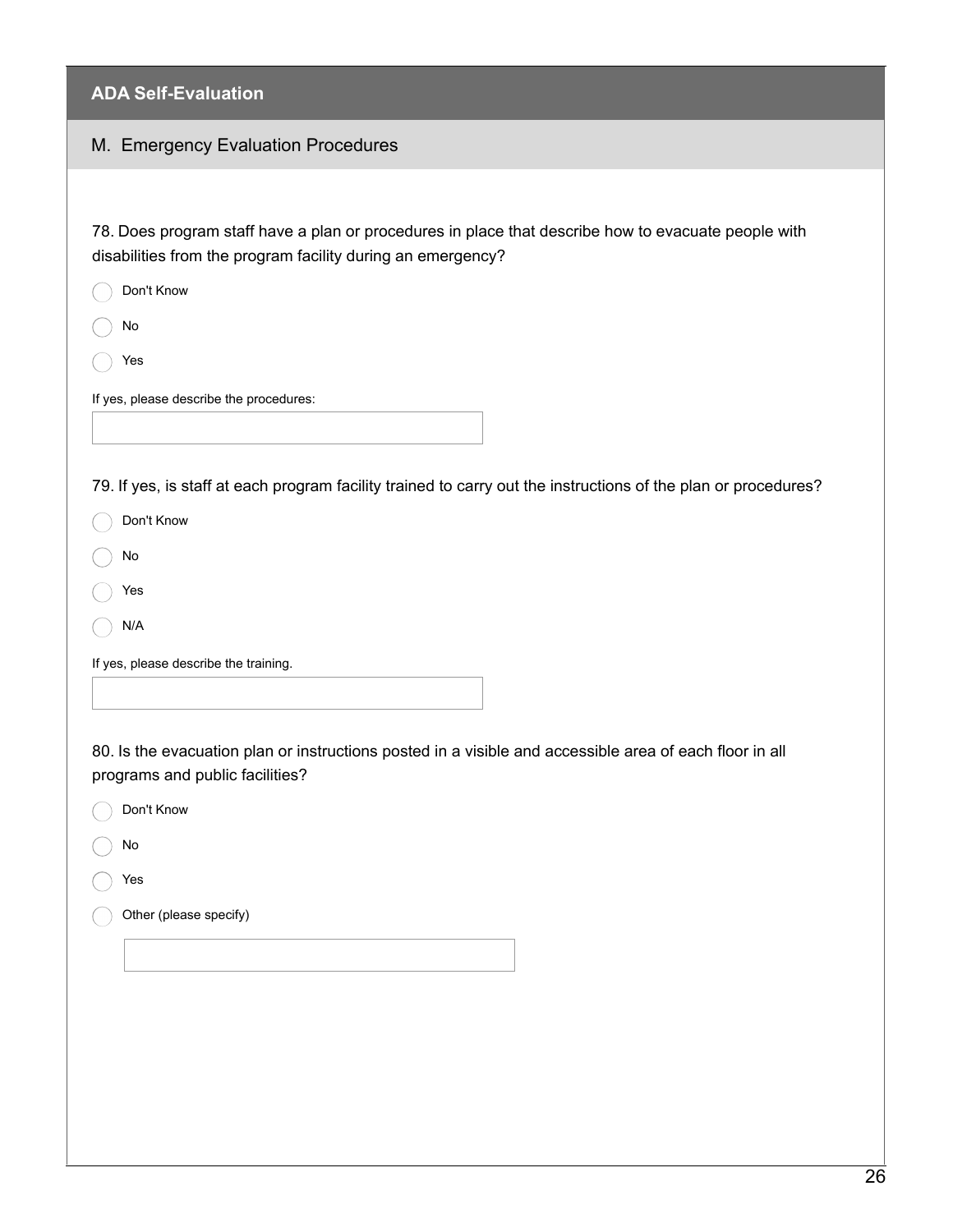# N. Special Events and Private Events on City Property

81. Does program staff notify both private entities and staff of their obligations to facilitate participation of individuals with disabilities in those special events or private events held on public property?

| Don't KNow             |
|------------------------|
| No                     |
| Yes                    |
| Other (please specify) |
|                        |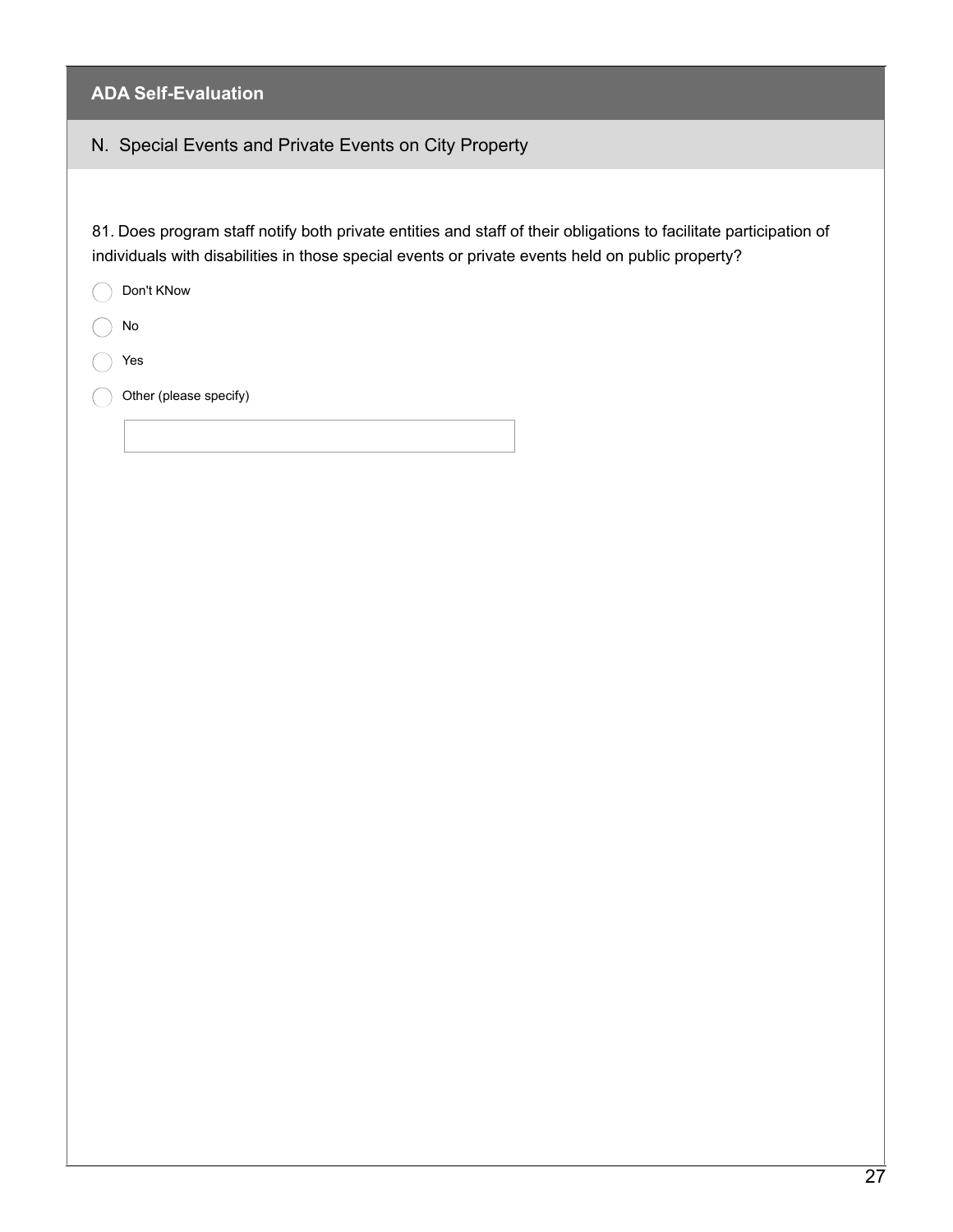#### O. Training and Staffing

82. Does the program provide full and equal access to ALL its participants, regardless of ability?

Don't Know

No

Yes

83. How is program staff that have contact with the public informed of the department's obligations and policies that enables persons with disabilities to participate in the program?

84. Does the program staff who maintain contact with the public receive training on interacting with people with disabilities?

Don't Know

No, staff did not receive training

Yes, staff training provided

If yes, please describe the staff training process:

85. Is there program staff who would be able to provide better customer service if they had training in American Sign Language (ASL) or other means of communicating with people who have hearing or speech difficulties?

| Don't Know                                                                       |
|----------------------------------------------------------------------------------|
| No                                                                               |
| Yes                                                                              |
| If yes, please list staff/positions that would benefit from additional training: |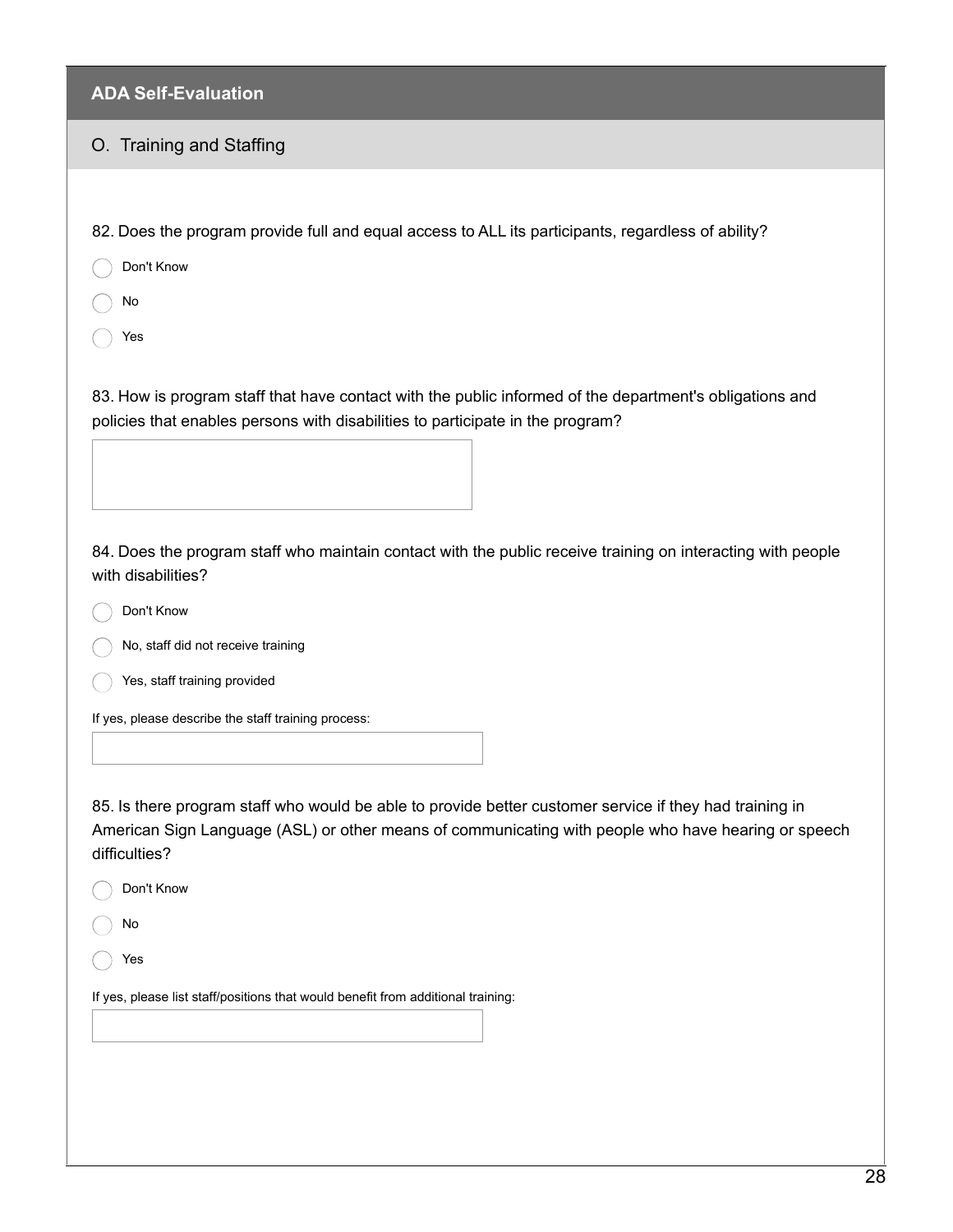| Developing policies and procedures                                                                                        |
|---------------------------------------------------------------------------------------------------------------------------|
| How to work with people with disabilities                                                                                 |
| Legal requirements                                                                                                        |
| How to respond to requests for accommodation (i.e. American Sign Language interpreters, assisted listening devices, etc.) |
| How to provide materials in alternate formats (i.e. Braille, audio recordings, etc.                                       |
| Other (Please list):                                                                                                      |
|                                                                                                                           |
| 87. Is there program staff that provide emergency services to the public?                                                 |
| Don't know                                                                                                                |
| No                                                                                                                        |
| Yes                                                                                                                       |
|                                                                                                                           |
| No                                                                                                                        |
| Yes                                                                                                                       |
| N/A                                                                                                                       |
| If yes, please describe the staff training process:                                                                       |
|                                                                                                                           |
|                                                                                                                           |
|                                                                                                                           |
|                                                                                                                           |
|                                                                                                                           |
|                                                                                                                           |
|                                                                                                                           |
|                                                                                                                           |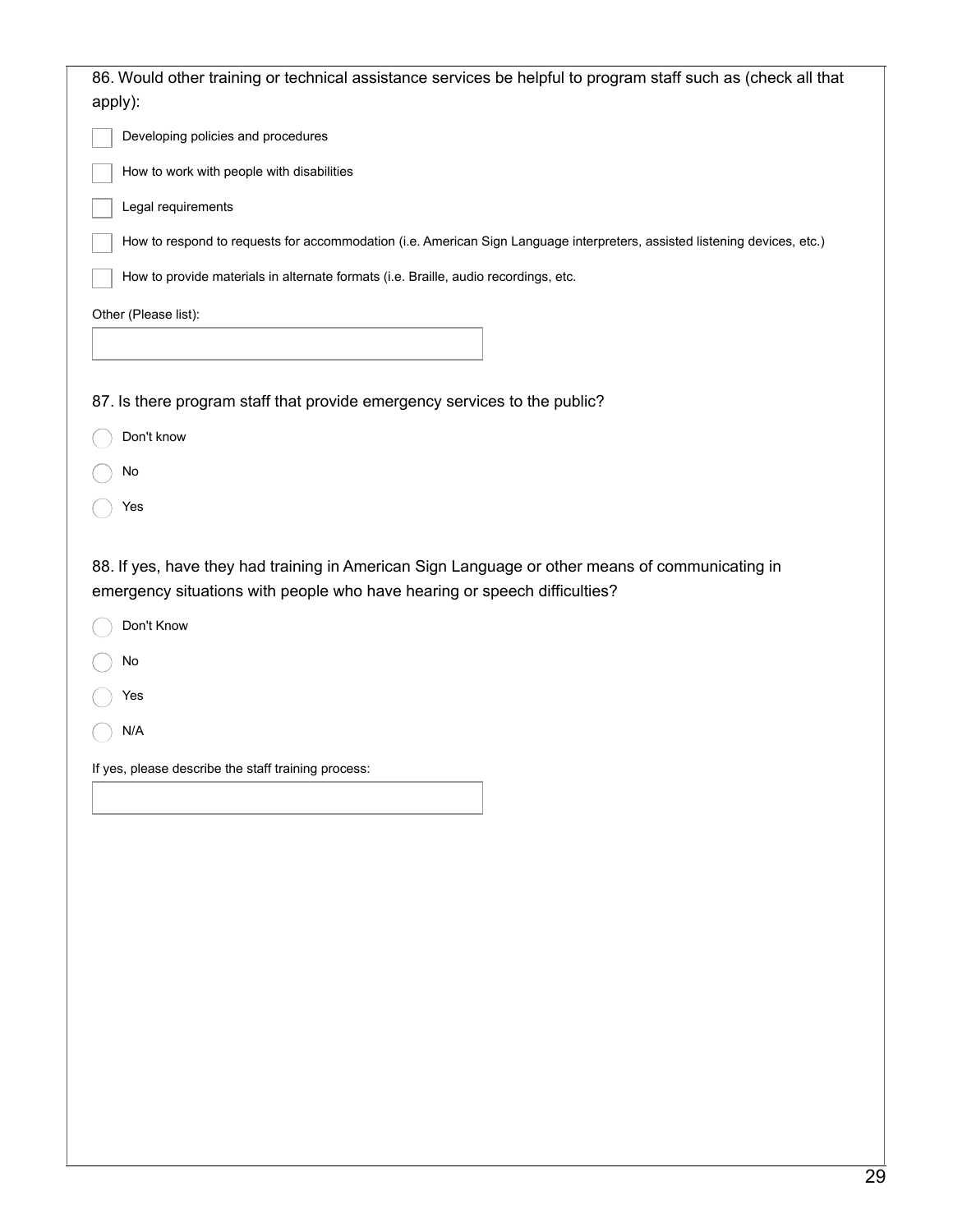# P. Facilities

89. List all facilities, or portions of facilities, used for department or division programs. For each facility, designate the activity for which it is used.

A separate sheet of paper can be included to list the facilities.

| 90. Has the program received requests to improve their programs' or facilities' accessibility in the past 3<br>years? |  |  |  |  |
|-----------------------------------------------------------------------------------------------------------------------|--|--|--|--|
| Don't Know                                                                                                            |  |  |  |  |
| $\operatorname{\mathsf{No}}$                                                                                          |  |  |  |  |
| Yes                                                                                                                   |  |  |  |  |
| If yes, please describe the types of requests that were received and how many.                                        |  |  |  |  |
|                                                                                                                       |  |  |  |  |
|                                                                                                                       |  |  |  |  |
|                                                                                                                       |  |  |  |  |
|                                                                                                                       |  |  |  |  |
|                                                                                                                       |  |  |  |  |
|                                                                                                                       |  |  |  |  |
|                                                                                                                       |  |  |  |  |
|                                                                                                                       |  |  |  |  |
|                                                                                                                       |  |  |  |  |
|                                                                                                                       |  |  |  |  |
|                                                                                                                       |  |  |  |  |
|                                                                                                                       |  |  |  |  |
|                                                                                                                       |  |  |  |  |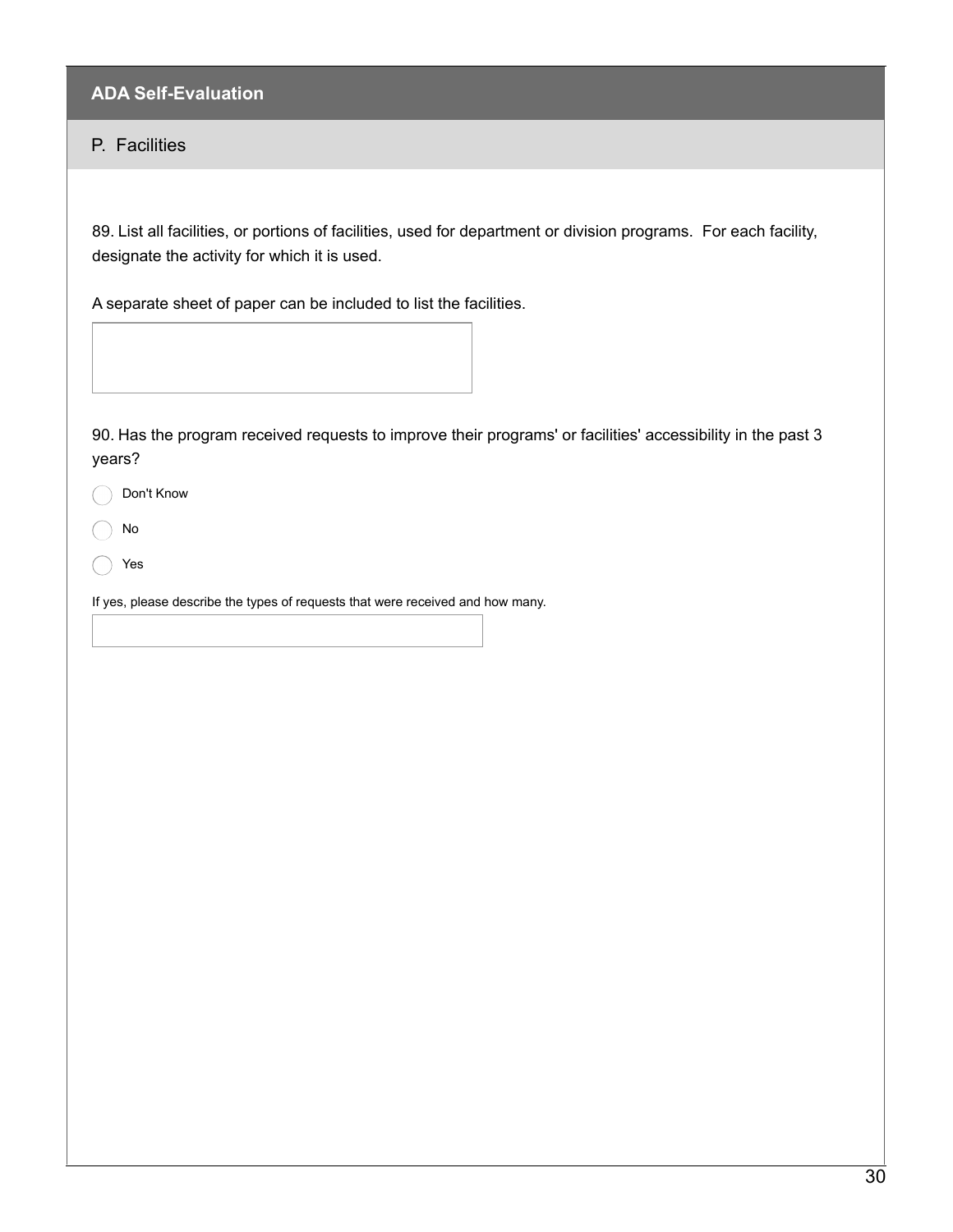# Q. Suggestions

91. Do you have any accessibility suggestions for the ADA self-evaluation and transition project? Please use the box below for any comments or feedback.